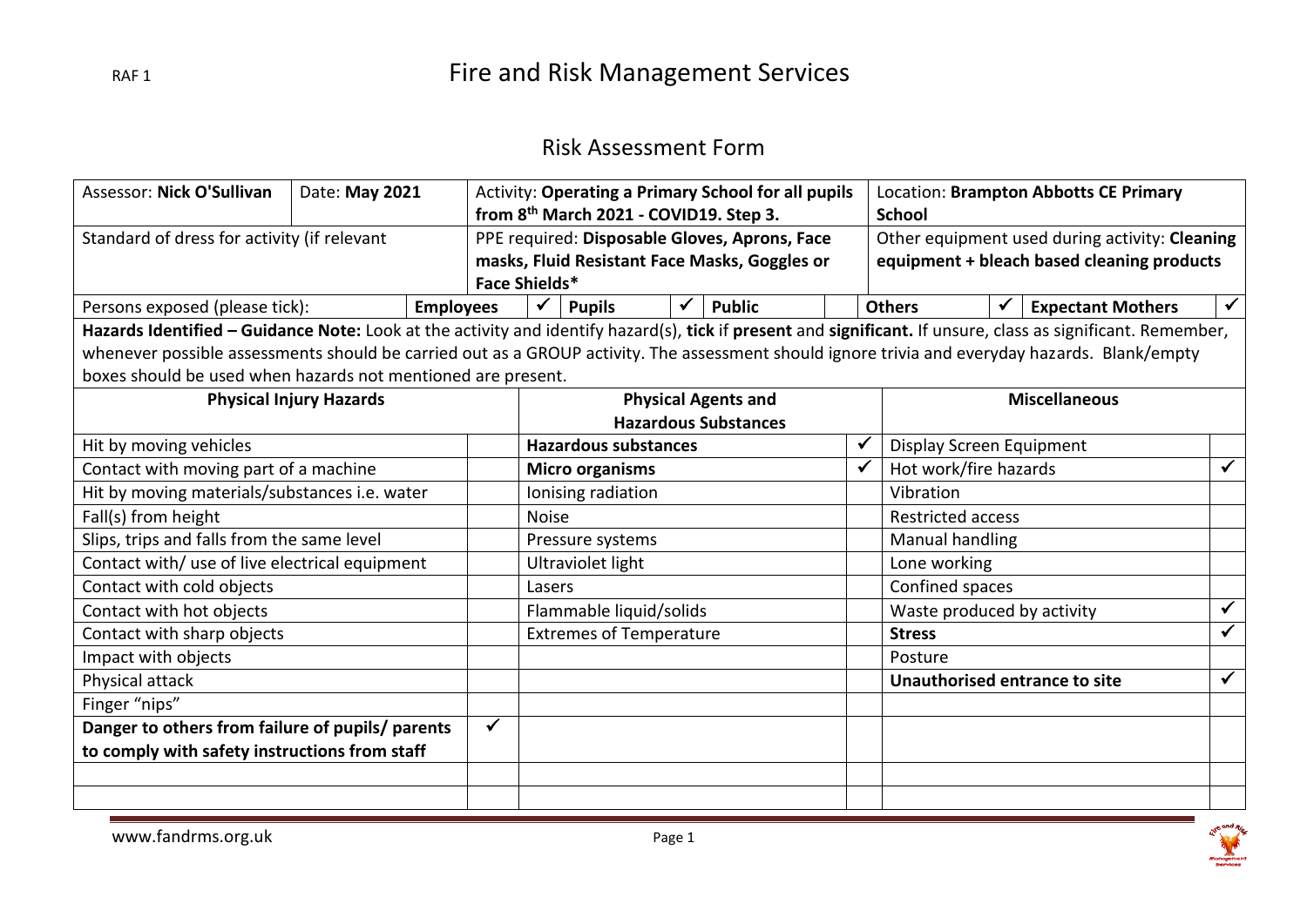| Activity/Task/<br><b>Risk From</b>                                                                                                        | Hazard                                                                                                                                                                  | <b>Persons</b><br>at Risk    | <b>Existing</b><br><b>Control Measures</b>                                                                                                                                                                                                                                                                                                                                                                                                                                                                                                                                                                                                                                                                                                                                                                     | S                       | L | R  | <b>Res</b> | <b>Further Control</b><br><b>Measures required</b>                                                                                                                                                                      | Date further<br>measures<br>completed by |
|-------------------------------------------------------------------------------------------------------------------------------------------|-------------------------------------------------------------------------------------------------------------------------------------------------------------------------|------------------------------|----------------------------------------------------------------------------------------------------------------------------------------------------------------------------------------------------------------------------------------------------------------------------------------------------------------------------------------------------------------------------------------------------------------------------------------------------------------------------------------------------------------------------------------------------------------------------------------------------------------------------------------------------------------------------------------------------------------------------------------------------------------------------------------------------------------|-------------------------|---|----|------------|-------------------------------------------------------------------------------------------------------------------------------------------------------------------------------------------------------------------------|------------------------------------------|
| <b>Pupils &amp; staff</b><br>with prior<br>medical<br>conditions<br>deemed as<br>'Clinically<br><b>Extremely</b><br>Vulnerable'<br>(CEV). | 1. Persons with<br>prescribed medical<br>conditions and<br>deemed previously<br>as 'clinically<br>extremely<br>vulnerable' are<br>more at risk from<br>COVID19 effects. | Pupils<br>Children/<br>Staff | 1. The national shielding advice<br>for all adults and children<br>paused on 31 <sup>st</sup> March 21.<br>The small number of pupils<br>who will remain on the CEV<br>shielded patient list should<br>continue to remain away<br>from school;<br>2. Where a pupil is unable to<br>attend school because they<br>are complying with clinical<br>and/or public health advice,<br>there is an expectation that<br>School will be able to<br>immediately offer them<br>access to remote education;<br>3. CEV staff are advised to<br>continue to work from home<br>unless their role cannot be<br>accomplished without<br>attending School. The<br>control measures in<br>operation must be explained<br>to them to reassure. Any<br>concerns from these CEV<br>staff members to be<br>addressed sympathetically; | $\overline{\mathbf{4}}$ | 3 | 12 | H          | 1. Staff & Parents<br>aware of the NHS<br>'Test & trace'<br>process and<br>responsibility to<br>inform school<br>management if they<br>are advised to<br>socially isolate for<br>10 days because of<br>a contact alert. |                                          |

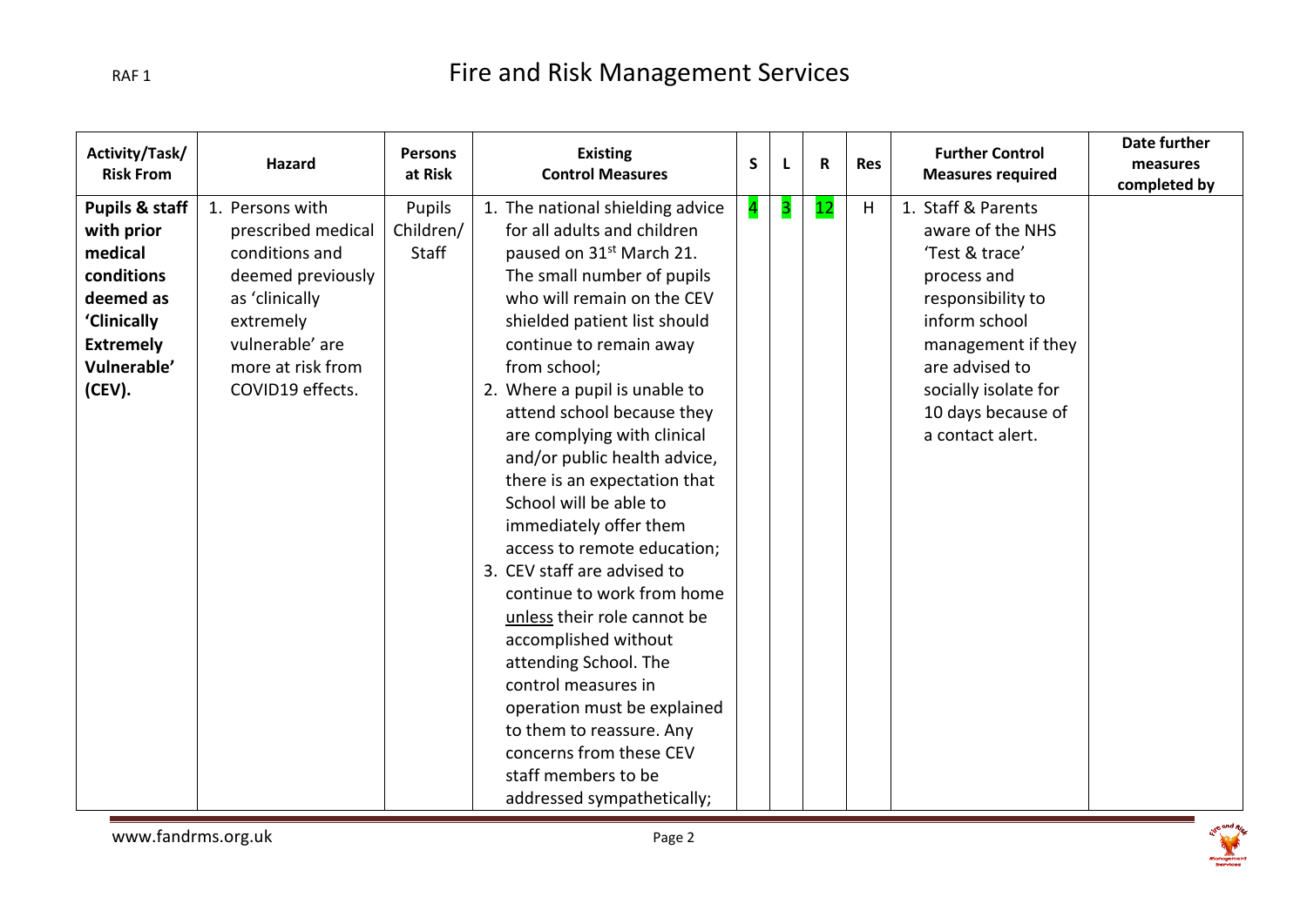| 4. Clinically Vulnerable (CV)  |
|--------------------------------|
| staff can continue to attend   |
| school. While in School they   |
| must follow the system of      |
| controls to minimise the risks |
| of transmission.               |
| 5. Staff who live with those   |
| who are CV can attend the      |
| workplace but should ensure    |
| they maintain good             |
| prevention practice in the     |
| workplace and at home.         |
| 6. A person who lives with     |
| those who are/ were defined    |
| clinically extremely           |
| vulnerable or clinically       |
| vulnerable can attend          |
| School;                        |
| 7. Pregnant women are in the   |
| 'clinically vulnerable'        |
| category and are advised to    |
| follow the relevant guidance   |
| available for clinically-      |
| vulnerable people which will   |
| be kept updated. School        |
| Management are aware that      |
| pregnant women from 28         |
| weeks' gestation, or with      |
| underlying health conditions   |
| at any point of gestation,     |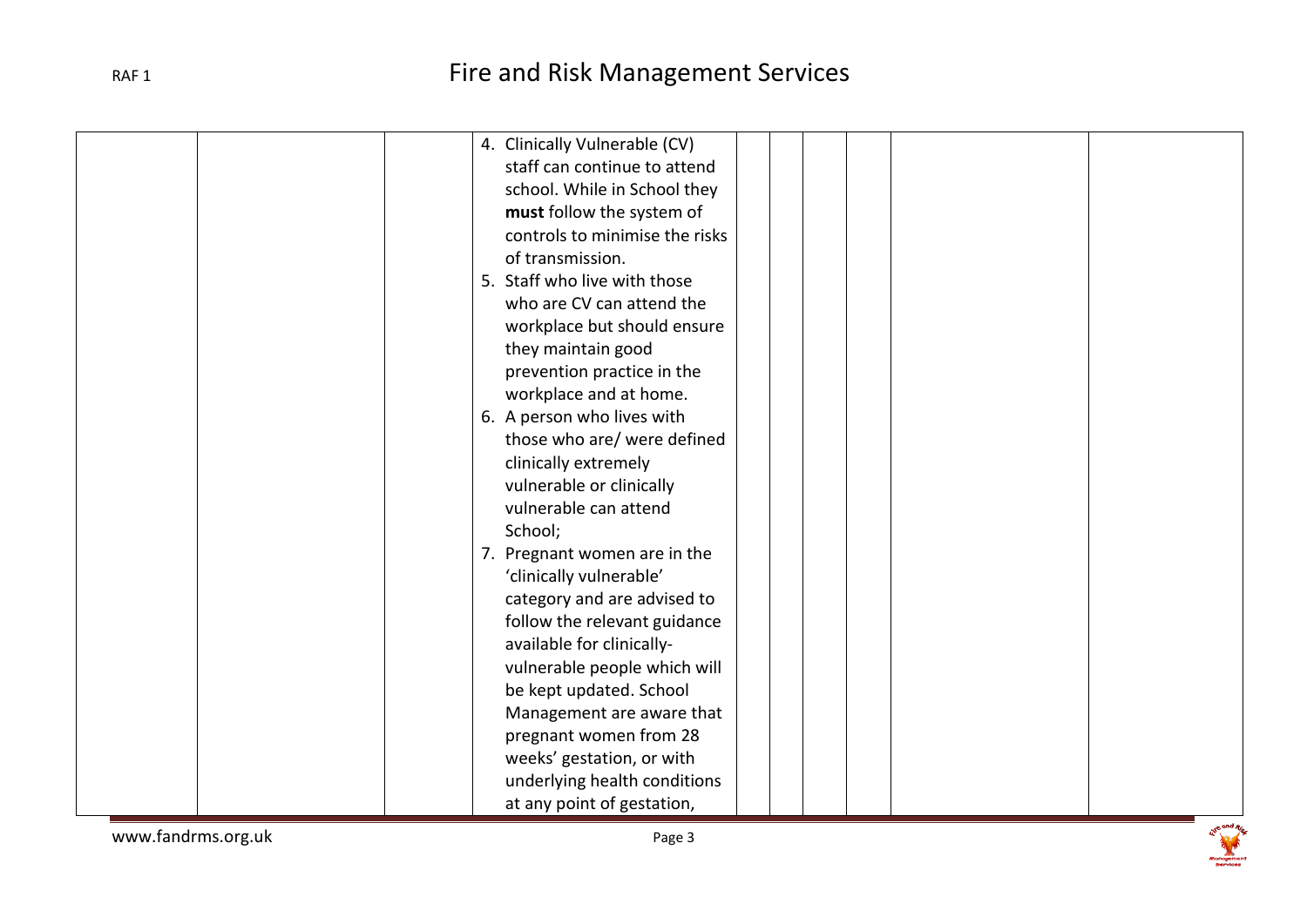|                                                                |                                                                      |                                          | may be at greater risk of<br>severe illness if they catch<br>coronavirus (COVID-19),<br>where the NEM's Risk<br>Assessment will be reviewed<br>fortnightly.                                                                                                                                                                                                                                                                                                                                                                                                                                                                                                                                                   |                |                |   |   |                                                                                                                                                                                                                                                                                                                                                                                                                                                                                                                     |
|----------------------------------------------------------------|----------------------------------------------------------------------|------------------------------------------|---------------------------------------------------------------------------------------------------------------------------------------------------------------------------------------------------------------------------------------------------------------------------------------------------------------------------------------------------------------------------------------------------------------------------------------------------------------------------------------------------------------------------------------------------------------------------------------------------------------------------------------------------------------------------------------------------------------|----------------|----------------|---|---|---------------------------------------------------------------------------------------------------------------------------------------------------------------------------------------------------------------------------------------------------------------------------------------------------------------------------------------------------------------------------------------------------------------------------------------------------------------------------------------------------------------------|
| <b>Persons</b><br>entering site<br>with<br>COVID19<br>symptoms | 1. Transmission of<br>COVID19 to the<br>School/Nursery<br>community. | Children/<br>Pupils/<br>Staff/<br>Others | 1. Staff, children & pupils must<br>not attend if they have<br>symptoms or are self-<br>isolating due to symptoms in<br>their household/ support<br>bubble or via receiving an<br>alert from the NHS 'Test &<br>trace' process or they have<br>had a positive result from<br>either an LFD or PCR test or<br>they are legally required to<br>quarantine, having recently<br>visited countries outside the<br><b>Common Travel Area.</b> They<br>must immediately cease to<br>attend and not attend for at<br>least 10 days from the day<br>after:<br>a. the start of their<br>symptoms<br><b>b.</b> the test date if they did<br>not have any symptoms<br>but have had a positive<br>test (whether this was a | $\overline{4}$ | $\overline{2}$ | 8 | M | 1. Remind parents &<br>staff that the 10 full<br>days self-isolation<br>period for persons<br>displaying<br>symptoms is still<br>current. Other<br>Household<br>members still need<br>to isolate for 10<br>days;<br>2. Any person $-$ staff<br>or Pupils or<br>members of their<br>household, if<br>producing a positive<br>result on an LFD test<br>device, must isolate<br>until they can firstly<br>undergo a PCR test<br>within 2 days and<br>whilst waiting for<br>the PCR result. If the<br>PCR test is taken |

www.fandrms.org.uk example and the example of  $P$ age 4

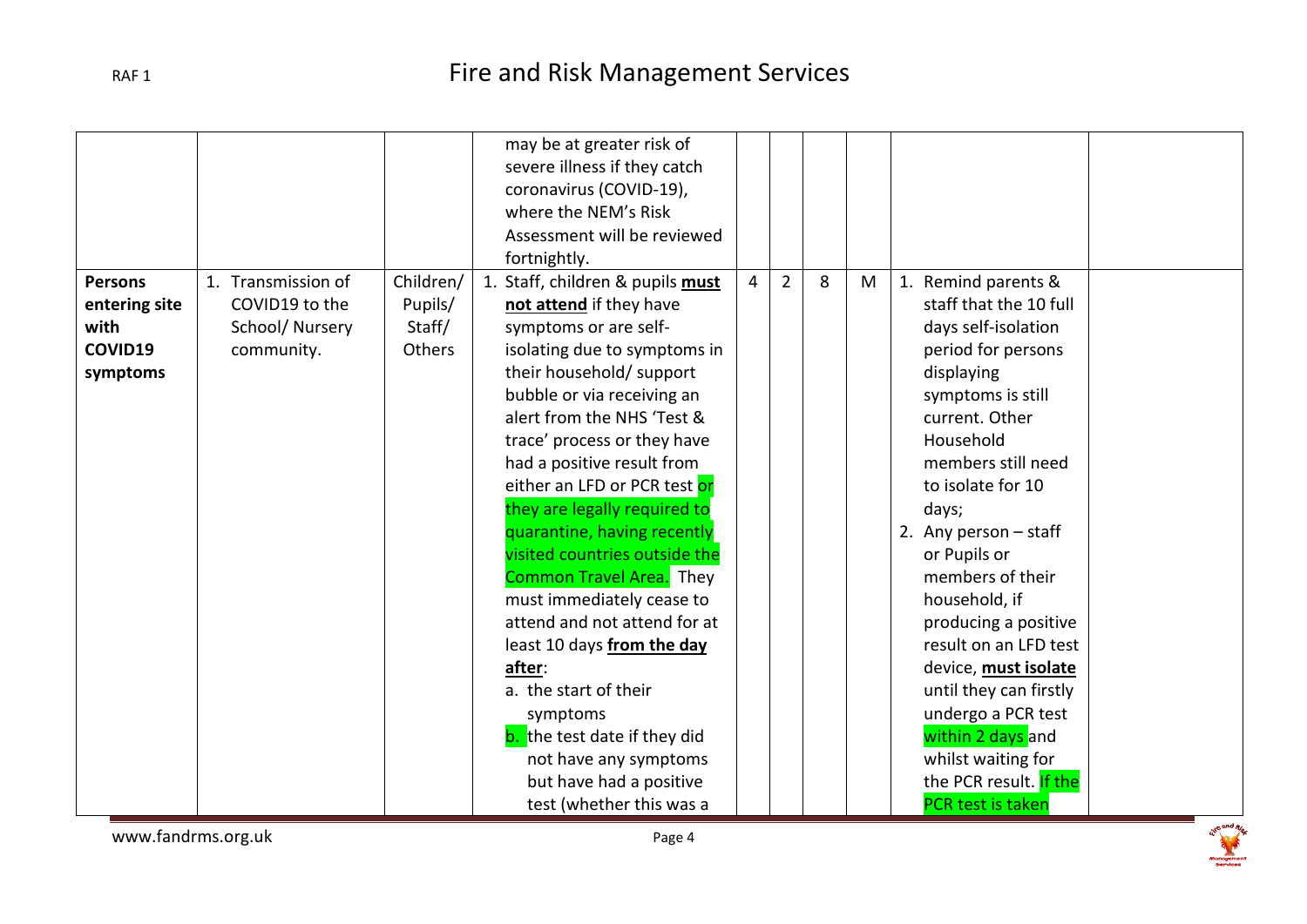| <b>Lateral Flow Device (LFD)</b>  | within 2 days of the   |  |
|-----------------------------------|------------------------|--|
| or Polymerase Chain               | positive lateral flow  |  |
| Reaction (PCR) test);             | test, and is negative, |  |
| 2. School will not take children/ | it overrides the self- |  |
| pupil's temperatures every        | test LFD test and the  |  |
| morning;                          | pupil can return to    |  |
| 3. Any member of staff who has    | school, as long as     |  |
| provided close contact care       | the individual         |  |
| to someone with symptoms,         | doesn't have COVID-    |  |
| regardless of whether they        | 19 symptoms.           |  |
| are wearing PPE, and all          |                        |  |
| other members of staff or         |                        |  |
| pupils who have been in           |                        |  |
| close contact with that           |                        |  |
| person, do not need to go         |                        |  |
| home to self-isolate unless:      |                        |  |
| a. the symptomatic person         |                        |  |
| subsequently tests                |                        |  |
| positive;                         |                        |  |
|                                   |                        |  |
| b. they develop symptoms          |                        |  |
| themselves (in which              |                        |  |
| case, they should self-           |                        |  |
| isolate immediately and           |                        |  |
| arrange to have a test);          |                        |  |
| c. they are requested to do       |                        |  |
| so by NHS Test and Trace          |                        |  |
| or the Public Health              |                        |  |
| England (PHE) advice              |                        |  |
| service (or PHE local             |                        |  |

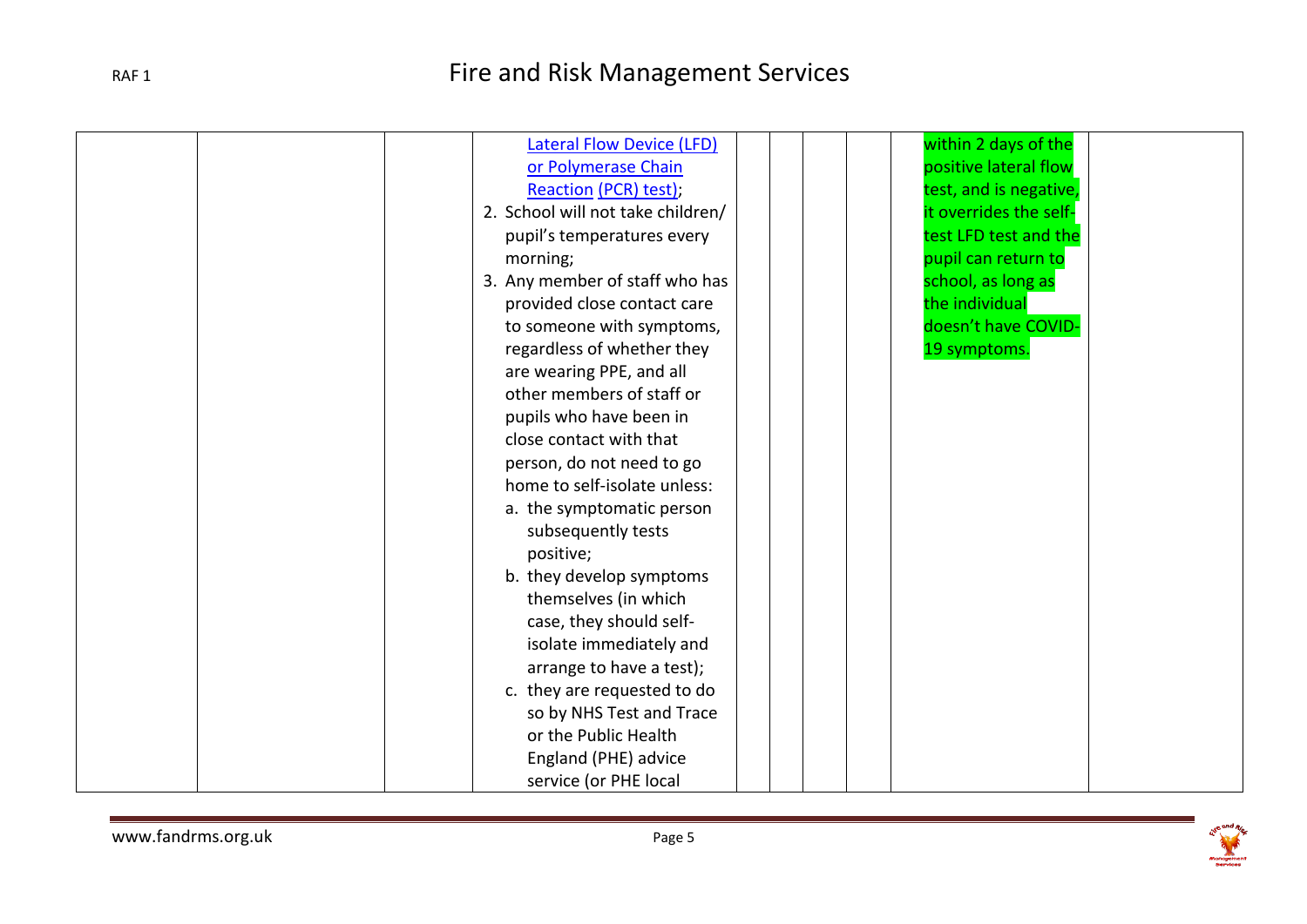|              |                    |           | health protection team if      |                |                |   |   |                          |
|--------------|--------------------|-----------|--------------------------------|----------------|----------------|---|---|--------------------------|
|              |                    |           | escalated);                    |                |                |   |   |                          |
|              |                    |           | d. they have tested positive   |                |                |   |   |                          |
|              |                    |           | from an LFD or PCR test as     |                |                |   |   |                          |
|              |                    |           | part of a community or         |                |                |   |   |                          |
|              |                    |           | worker programme.              |                |                |   |   |                          |
| COVID19      | 1. Transmission of | Children/ | 1. School Management will      | $\overline{4}$ | $\overline{2}$ | 8 | M | 1. Where Classroom       |
| virus being  | COVID19 to the     | Pupils/   | notify pupils & parent and     |                |                |   |   | settings can keep        |
| accidentally | School/Nursery     | Staff/    | staff of the process for       |                |                |   |   | children and young       |
| brought onto | community;         | Others    | removing face coverings        |                |                |   |   | people in these          |
| the site.    | 2. Some BAME       |           | when pupils and staff who      |                |                |   |   | groups away from         |
|              | children/ pupils & |           | use them arrive at school.     |                |                |   |   | each other, they         |
|              | staff members are  |           | Pupils must be instructed not  |                |                |   |   | should do so. Brief,     |
|              | statistically at   |           | to touch the front of their    |                |                |   |   | transitory contact,      |
|              | higher risk;       |           | face covering during use or    |                |                |   |   | such as passing in a     |
|              |                    |           | when removing them. They       |                |                |   |   | corridor, is low risk.   |
|              |                    |           | must wash their hands          |                |                |   |   | With younger pupils      |
|              |                    |           | immediately on arrival (as is  |                |                |   |   | or pupils with           |
|              |                    |           | the case for all pupils),      |                |                |   |   | complex needs, this      |
|              |                    |           | dispose of temporary face      |                |                |   |   | may not be possible      |
|              |                    |           | coverings in a covered bin or  |                |                |   |   | at all times             |
|              |                    |           | place reusable face coverings  |                |                |   |   | therefore staff          |
|              |                    |           | in a sealable plastic bag they |                |                |   |   | should avoid face to     |
|              |                    |           | can take home with them,       |                |                |   |   | face contact and         |
|              |                    |           | and then wash their hands      |                |                |   |   | minimise the time        |
|              |                    |           | again before heading to their  |                |                |   |   | spent within 1-          |
|              |                    |           | classroom;                     |                |                |   |   | metre of anyone;         |
|              |                    |           | 2. Cleaning hands more often   |                |                |   |   | 2. Breakfast & After-    |
|              |                    |           | than usual - wash hands        |                |                |   |   | <b>School Clubs have</b> |
|              |                    |           | thoroughly for 20 seconds      |                |                |   |   | resumed. Class           |

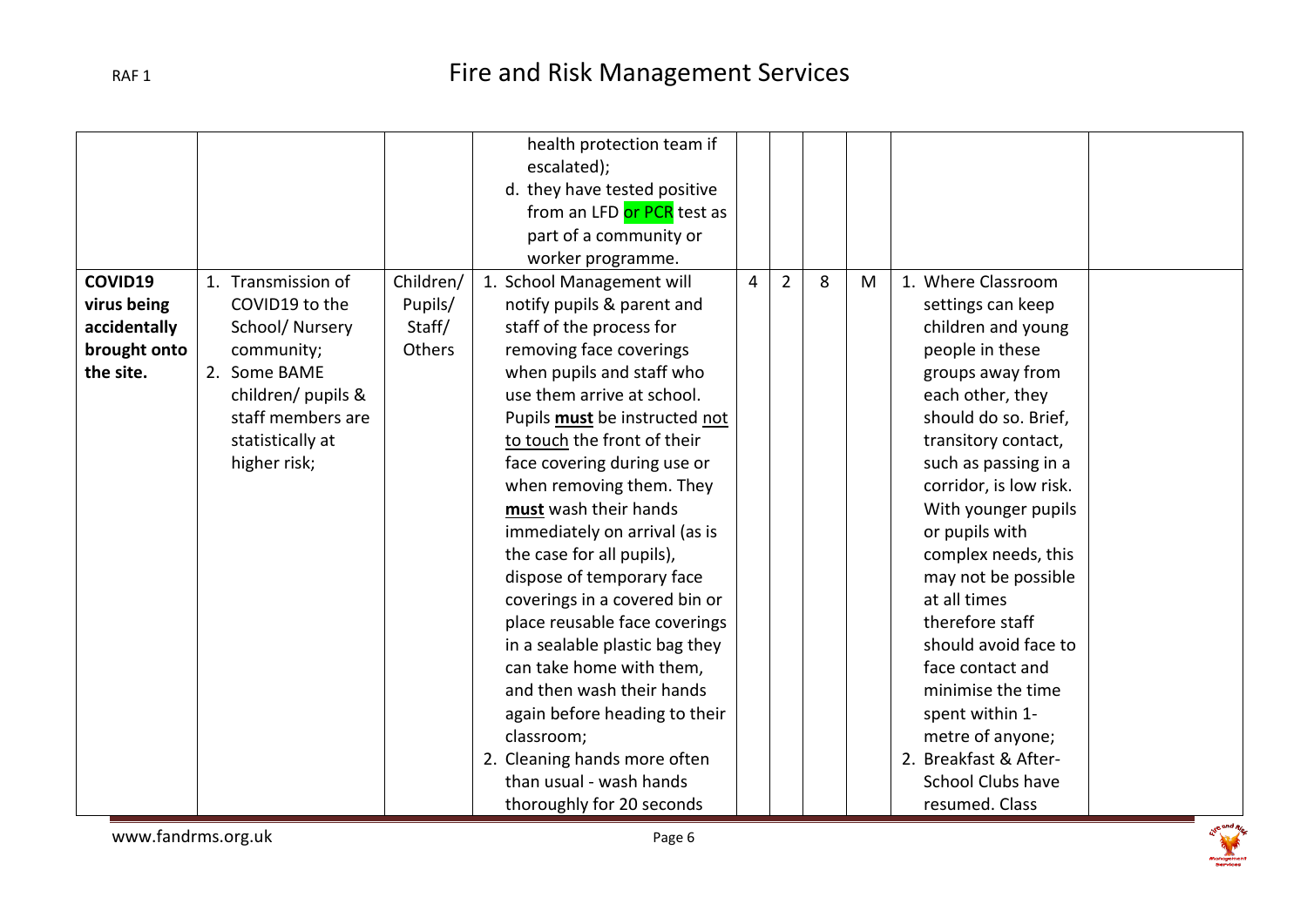| with running water and soap     | groups are           |
|---------------------------------|----------------------|
| and dry them thoroughly or      | maintained to avoid  |
| use alcohol hand rub or         | bubbles crossing.    |
| sanitiser ensuring that all     | 3. Adjusting the     |
| parts of the hands are          | timetable and        |
| covered. The hand washing       | selection of         |
| times should be:                | classroom or other   |
| a. When arriving at School;     | learning             |
| b. Returning from breaks;       | environment to       |
| c. When they change rooms;      | reduce movement      |
| d. Before & after eating;       | around the school;   |
| e. Support those pupils who     | 4. Removing          |
| may need assistance in          | unnecessary items    |
| washing their hands             | from classrooms      |
| effectively or more             | and other learning   |
| frequently because of           | environments,        |
| medical conditions e.g.,        | where there is space |
| pupils who use saliva as a      | to store it          |
| sensory stimulant;              | elsewhere, to        |
| 3. School Management will       | improve space        |
| update pupils, their Parents    | between children/    |
| and staff on the required       | staff;               |
| behaviour policies. This will   | 5. Removing soft     |
| be undertaken as soon as        | furnishings, soft    |
| practicable in the Spring       | toys and toys that   |
| Term with the consequences      | are hard to clean    |
| for poor behaviour &            | (such as those with  |
| deliberately breaking rules,    | intricate parts) to  |
| including the likely sanctions; | reduce the risk of   |
|                                 |                      |
|                                 | transmission;        |

www.fandrms.org.uk example and the page 7

**See and Right**<br>Rangement<br>Services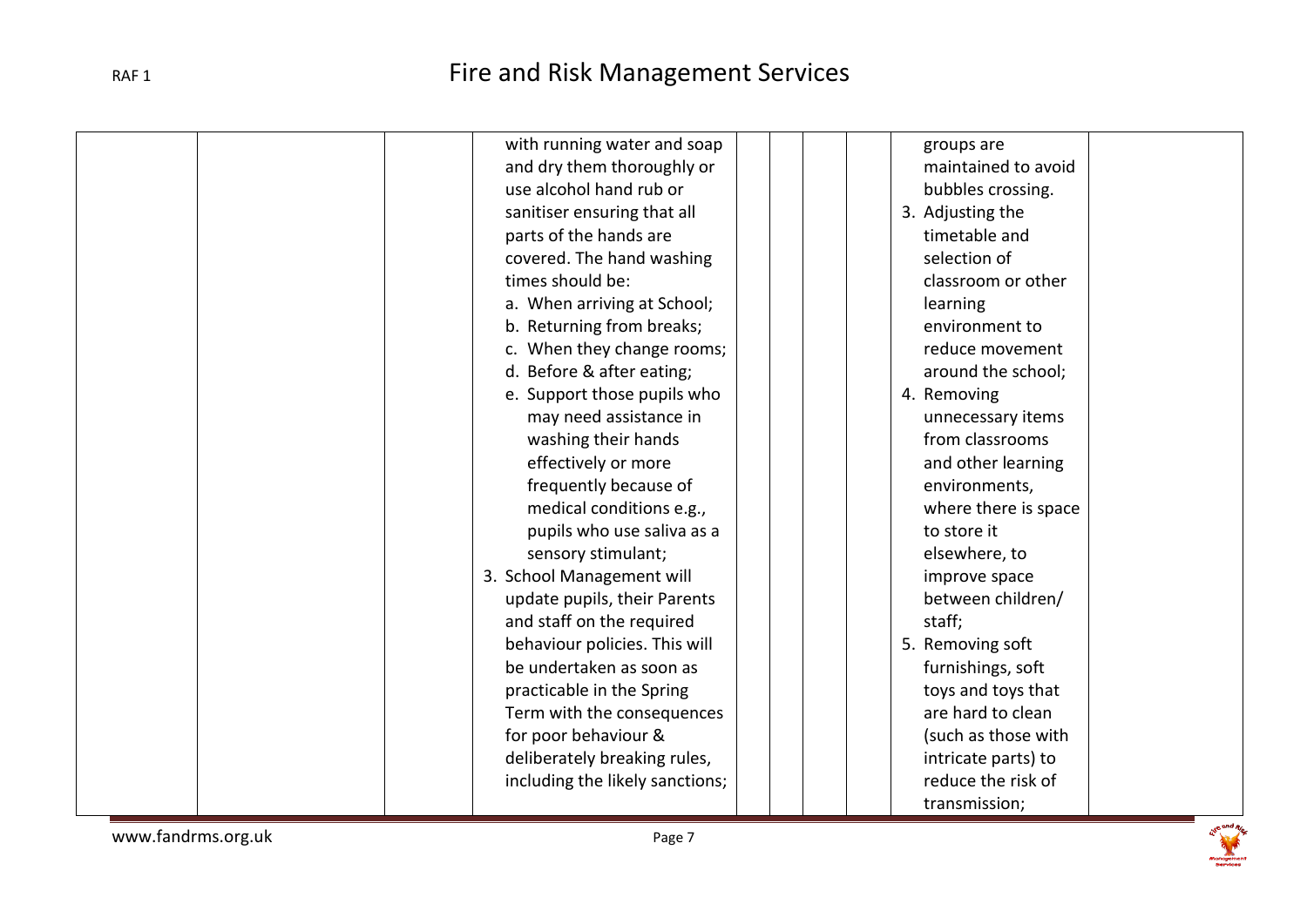| 4. Ensuring good respiratory   | 6. Lidded Bins for   |
|--------------------------------|----------------------|
|                                |                      |
| hygiene - promote the 'catch   | tissues are emptied  |
| it, bin it, kill it' approach; | throughout the day;  |
| 5. Cleaning frequently touched | 7. School Management |
| surfaces e.g., books, toys,    | will promote Staff & |
| desks, chairs, doors, sinks,   | Parents awareness    |
| toilets, light switches,       | of the NHS 'Test &   |
| bannisters often using         | trace' process and   |
| standard products, such as     | responsibility to    |
| detergents and bleach;         | inform school        |
| 6. Minimising contact and      | management if they   |
| mixing by altering, as much    | are advised to       |
| as possible, the environment   | socially isolate for |
| (such as classroom layout)     | 10 days because of a |
| and timetables (such as        | contact alert;       |
| staggered break & lunch        | 8. Staff & Parents   |
| times). Adequate time will be  | aware of their       |
| allowed for cleaning surfaces  | responsibility to    |
| in the Dining areas;           | inform school        |
| 7. In the School/ Nursery      | management if they   |
| Reception area, mark out a     | are required to      |
| 2-metre exclusion zone OR      | quarantine having    |
| use barrier screens for any    | recently visited     |
| visitors to remain behind      | countries outside    |
| whilst dealing with staff. A   | the Common Travel    |
| record of all visitors to a    | Area;                |
| School setting must be         | 9. Supply teachers,  |
| maintained, with visits        |                      |
|                                | peripatetic          |
| outside school hours being     | teachers/ sports     |
| the preferred option;          | coaches and those    |

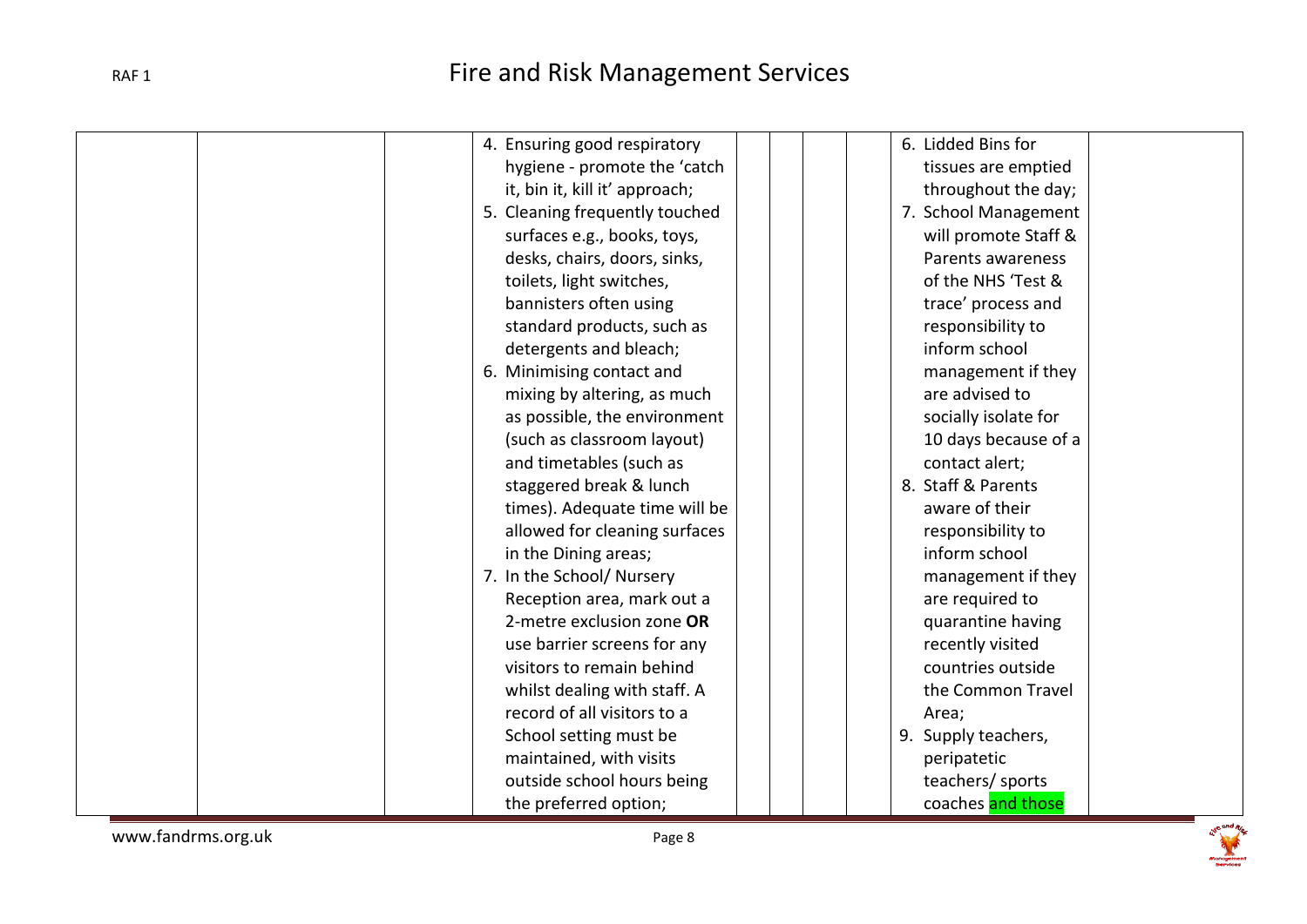|  | 8. School will maintain         |  | working in before      |
|--|---------------------------------|--|------------------------|
|  | consistent, distinct groups or  |  | and after school       |
|  | 'bubbles' that do not mix       |  | clubs/ can now         |
|  | which makes it quicker and      |  | move between           |
|  | easier in the event of a        |  | schools. The           |
|  | positive case to identify       |  | persons concerned      |
|  | those who may need to self-     |  | should ensure they     |
|  | isolate and keep that           |  | minimise contact       |
|  | number as small as possible.    |  | and maintain as        |
|  | School will endeavour to        |  | much distance as       |
|  | limit interaction and the       |  | possible from other    |
|  | sharing of rooms and social     |  | staff. Specialists,    |
|  | spaces between groups as        |  | therapists, clinicians |
|  | much as possible. We will       |  | and other support      |
|  | keep pupils in their class      |  | staff for pupils       |
|  | groups for most of the          |  | with SEND should       |
|  | classroom time, but also        |  | provide                |
|  | allow mixing in wider groups    |  | interventions as       |
|  | for:                            |  | usual;                 |
|  | a. specialist teaching;         |  | 10. Volunteers may be  |
|  | b. wraparound care;             |  | used to support the    |
|  | c. transport;                   |  | work of the school,    |
|  | 9. For smaller Primary schools, |  | as would usually be    |
|  | individual classes/years        |  | the case. Mixing of    |
|  | should be normally be their     |  | volunteers across      |
|  | own 'bubble' or group. In       |  | groups should be       |
|  | larger Primary Schools, the     |  | kept to a minimum,     |
|  | individual class will form the  |  | and they should        |
|  | individual 'bubble' or group.   |  | remain 2 metres        |
|  | This may produce situations     |  | from pupils and        |

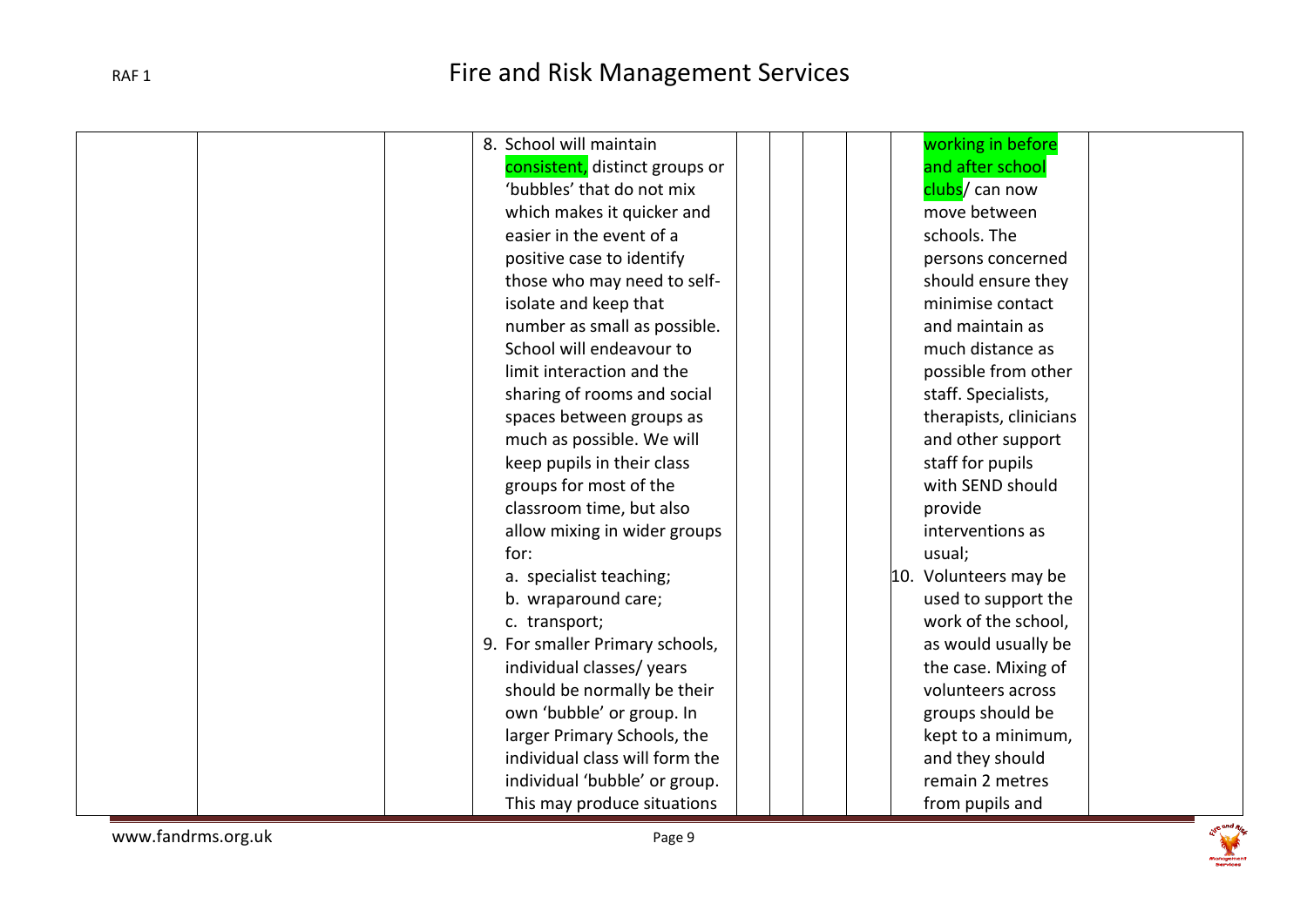| where siblings are in            | staff where           |
|----------------------------------|-----------------------|
| different groups;                | possible;             |
| 10. Teachers and other staff can | 11. Staff may need to |
| operate across different         | be redeployed;        |
| classes and year groups in       | however, any          |
| order to facilitate the          | redeployments will    |
| delivery of the school           | not be made at the    |
| timetable. Where staff need      | expense of            |
| to move between classes and      | supporting SEND       |
| year groups, they should try     | pupils;               |
| and keep their distance from     |                       |
| pupils and other staff as        |                       |
| much as they can, ideally 2      |                       |
| metres from other adults;        |                       |
| 11. Ensure that, wherever        |                       |
| possible, children use the       |                       |
| same classroom or area of a      |                       |
| setting throughout the day,      |                       |
| with a thorough cleaning of      |                       |
| the rooms at the end of the      |                       |
| day. Where space allows, we      |                       |
| will attempt to seat pupils      |                       |
| side by side and facing          |                       |
| forwards, rather than face to    |                       |
| face or side on. Pupils will be  |                       |
| sat at the same desk each        |                       |
| day and there will be no         |                       |
| need to adjust our Class sizes   |                       |
| from the usual;                  |                       |

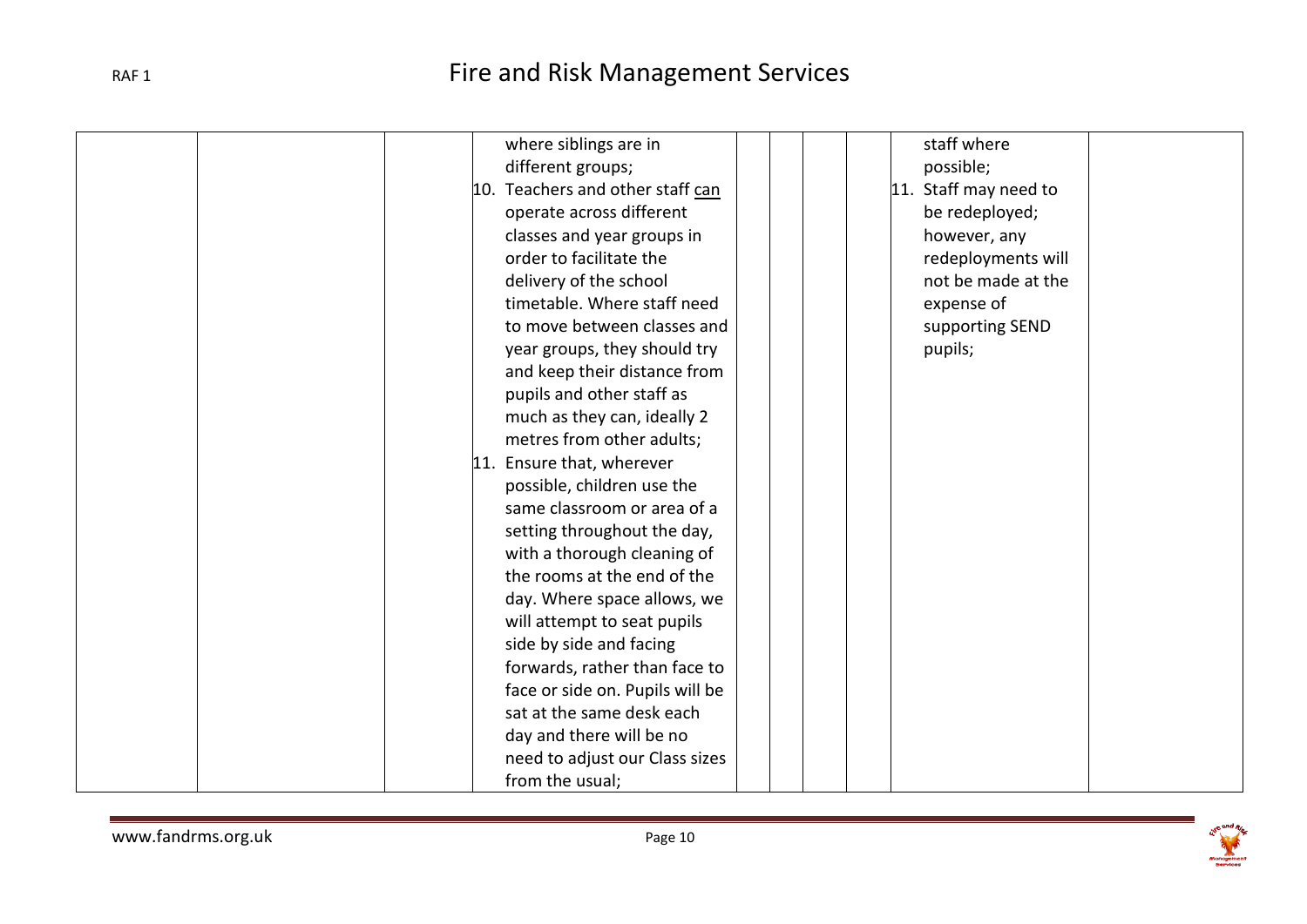| 12. Pupil groups will be kept     |
|-----------------------------------|
| apart, meaning that large         |
| gatherings such as                |
| assemblies or collective          |
| worship with more than one        |
| group, will be suspended          |
| until further notice;             |
| 13. Wearing a face covering or    |
| face mask for pupils in           |
| Primary schools is not            |
| recommended by                    |
| Government. From 17th May         |
| 21, face coverings are no         |
| longer recommended to be          |
| worn by staff in Classrooms.      |
| However, staff and adult          |
| visitors should continue to       |
| wear face coverings in            |
| situations where social           |
| distancing between adults is      |
|                                   |
| not possible (for example,        |
| when moving around in             |
| corridors and communal            |
| areas);                           |
| 14. Face visors or shields should |
| not normally be worn as an        |
| alternative to face coverings/    |
| masks;                            |
| 15. If a child, young person or   |
| other learner becomes             |



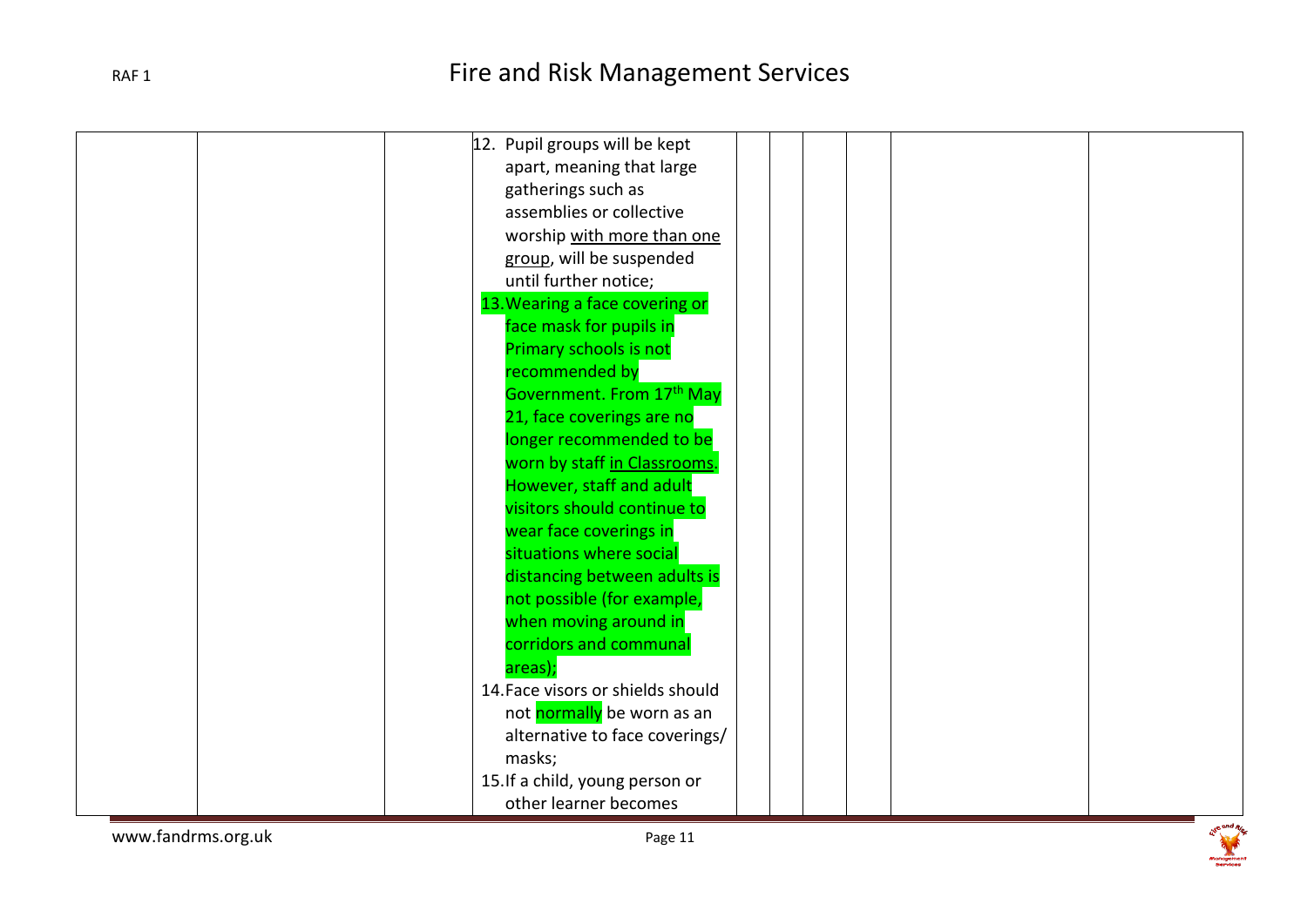| unwell with symptoms of          |
|----------------------------------|
| coronavirus while in their       |
| school/ nursery setting and      |
| needs direct personal care       |
| until they can return home.      |
| A fluid resistant (IIR type)     |
| face mask <b>must</b> be worn by |
| the supervising adult if a       |
| distance of 2 metres cannot      |
| be maintained. If contact        |
| with the child or young          |
| person is necessary, then        |
| gloves, an apron and a fluid     |
| resistant (IIR type) face mask   |
| must be worn by the              |
| supervising adult. If a risk     |
| assessment determines that       |
| there is a risk of splashing to  |
| the eyes, for example from       |
| coughing, spitting, or           |
| vomiting, then eye               |
| protection (goggles or face      |
| shield) should also be worn;     |
| 16. Sufficient handwashing       |
| facilities to be available.      |
| Where a sink is not nearby,      |
| hand sanitisers will be          |
| provided in classrooms and       |
|                                  |
| Nursery settings;                |

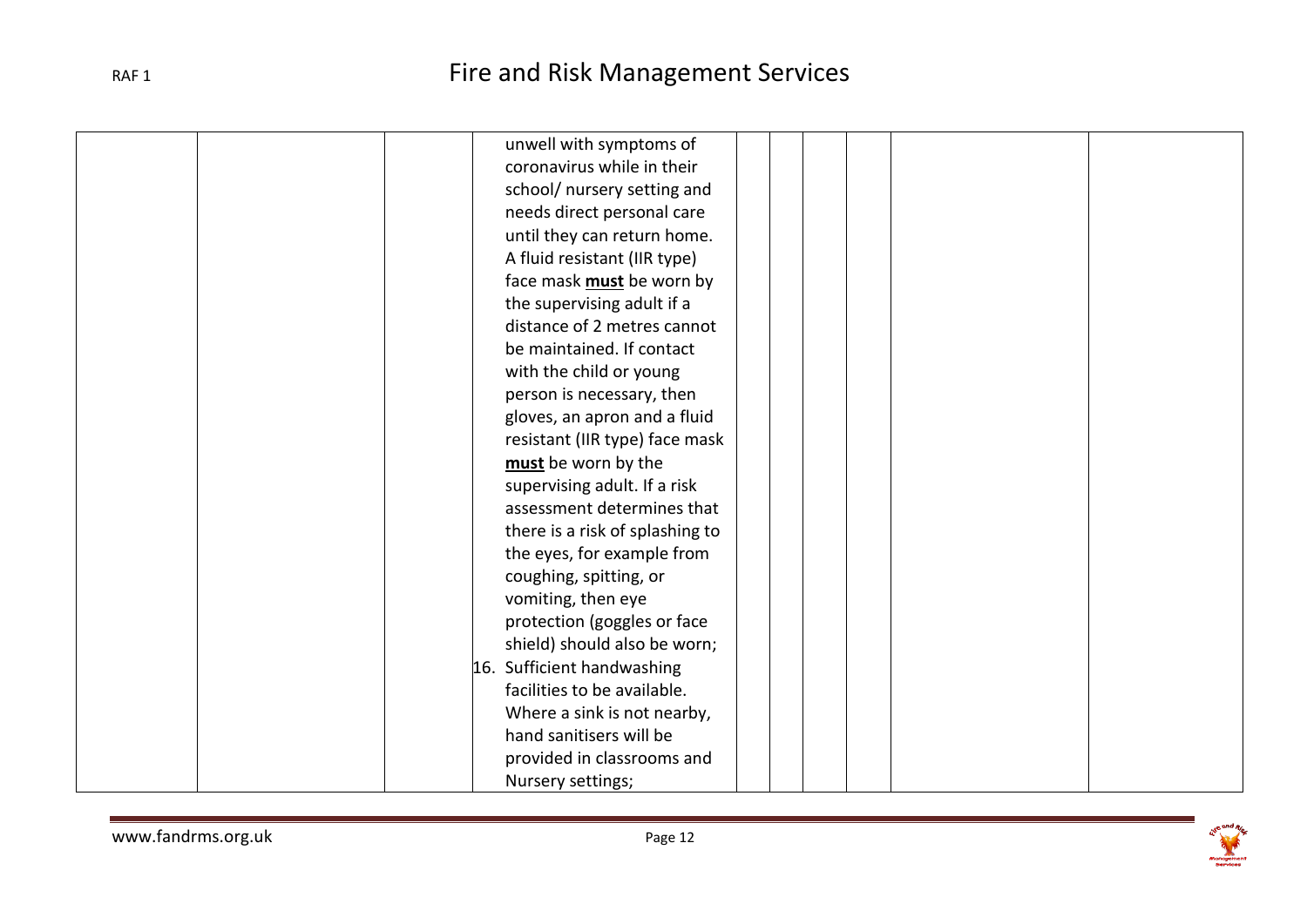| 17. Ensure that all adults and |
|--------------------------------|
|                                |
| children are aware to:         |
| a. Frequently wash their       |
| hands with soap and            |
| water for 20 seconds and       |
| dry thoroughly.                |
| b. Clean their hands-on        |
| arrival at the School/         |
| Nursery, after using a         |
| toilet, after breaks, before   |
| and after eating, and after    |
| sneezing or coughing;          |
| c. Encouraged not to touch     |
| their mouth, eyes and          |
| nose;                          |
| d. Use a tissue or elbow to    |
| cough or sneeze and use        |
| bins for tissue waste          |
| ('catch it, bin it, kill it'); |
| e. Ensure that help is         |
| available for pupils and       |
| children who have trouble      |
| cleaning their hands           |
| independently;                 |
| 18. The School usual uniform   |
| policy will resume, with       |
| parents notified that pupil    |
| uniform does not need          |
| cleaning any more often than   |
|                                |
| usual or cleaned using         |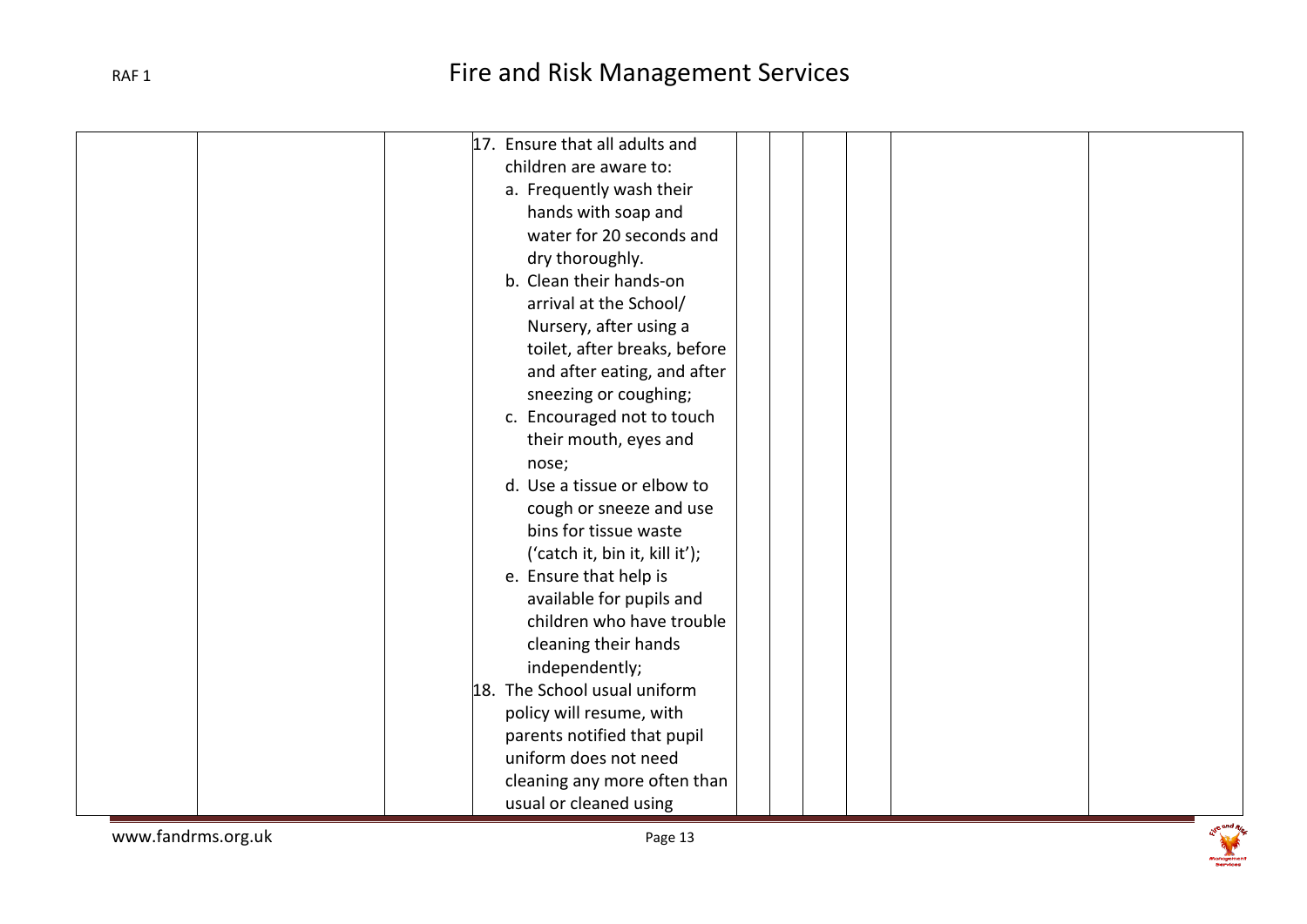| different methods from         |
|--------------------------------|
|                                |
| normal;                        |
| 19. Maximise natural &         |
| mechanical ventilation         |
| throughout the school/         |
| nursery setting e.g., opening  |
| windows (in cooler weather     |
| windows should be opened       |
| just enough to provide         |
| constant background            |
| ventilation and opened more    |
| fully during breaks to purge   |
| the air in the space). Opening |
| internal doors can also assist |
| with creating a throughput     |
| of air;                        |
| 20. To balance the need for    |
| increased ventilation while    |
| maintaining a comfortable      |
| temperature, we will           |
| consider:                      |
| a. opening high level          |
| windows in colder              |
| weather in preference to       |
| low level to reduce            |
| draughts;                      |
| b. increasing the ventilation  |
| while spaces are               |
| unoccupied (for example,       |
|                                |
| between classes, during        |

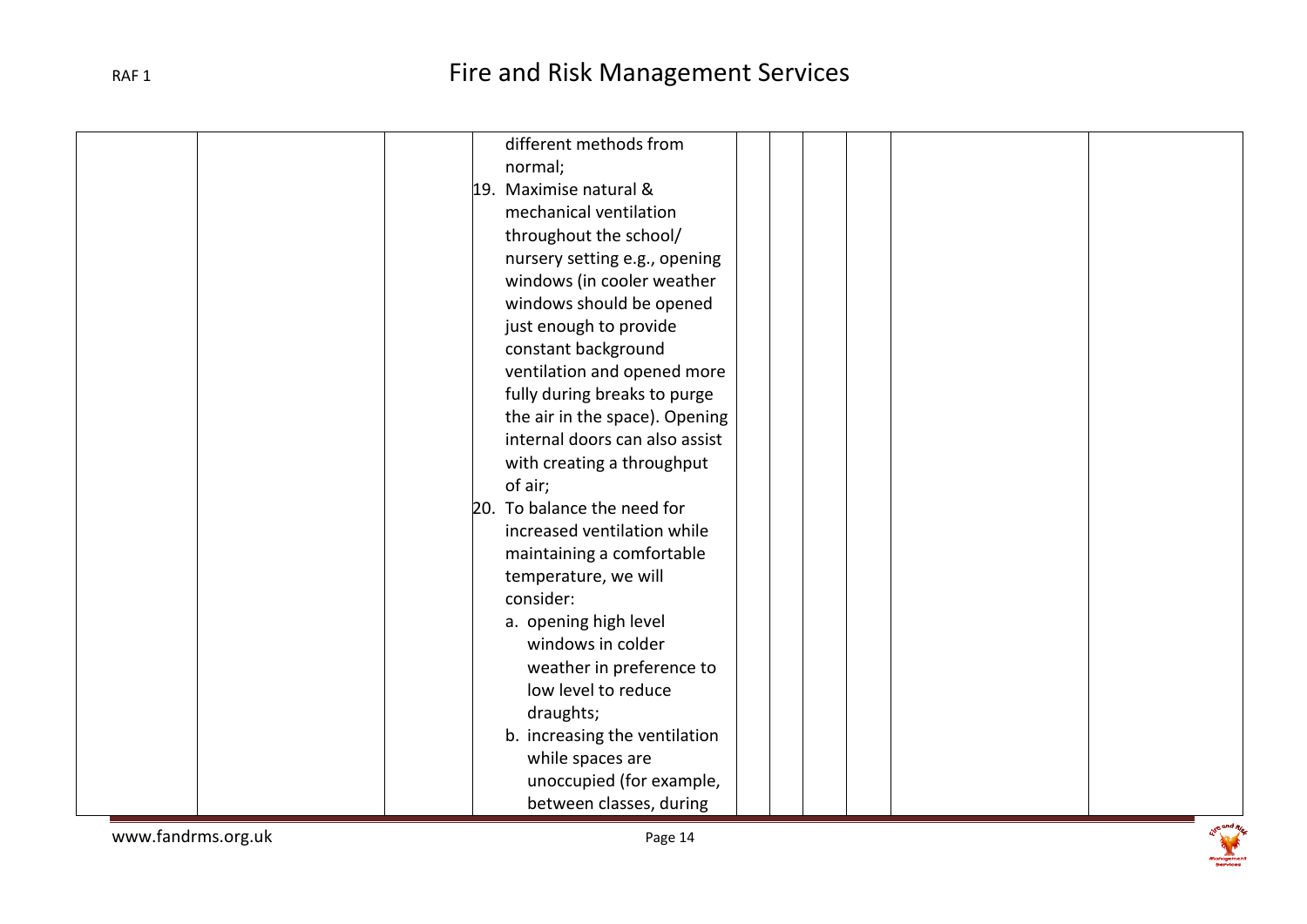| break and lunch, when a         |
|---------------------------------|
| room is unused)                 |
| c. providing flexibility to     |
| allow additional, suitable      |
| indoor clothing - for more      |
| information see school          |
| uniform;                        |
| d. rearranging furniture        |
| where possible to avoid         |
| direct draughts. Heating        |
| should be used as               |
| necessary to ensure             |
| comfort levels are              |
| maintained particularly in      |
| occupied spaces;                |
| 21. Accessing Classrooms        |
| directly from outside where     |
| possible *See local signage at  |
| the School;                     |
| 22. Stagger the following       |
| activities so that all children |
| are not moving around the       |
| school/ nursery at the same     |
| time:                           |
| a. Assemblies;                  |
| b. Break times including        |
| lunch. Dining areas must        |
| be cleaned between              |
| groups;                         |
|                                 |

ise and River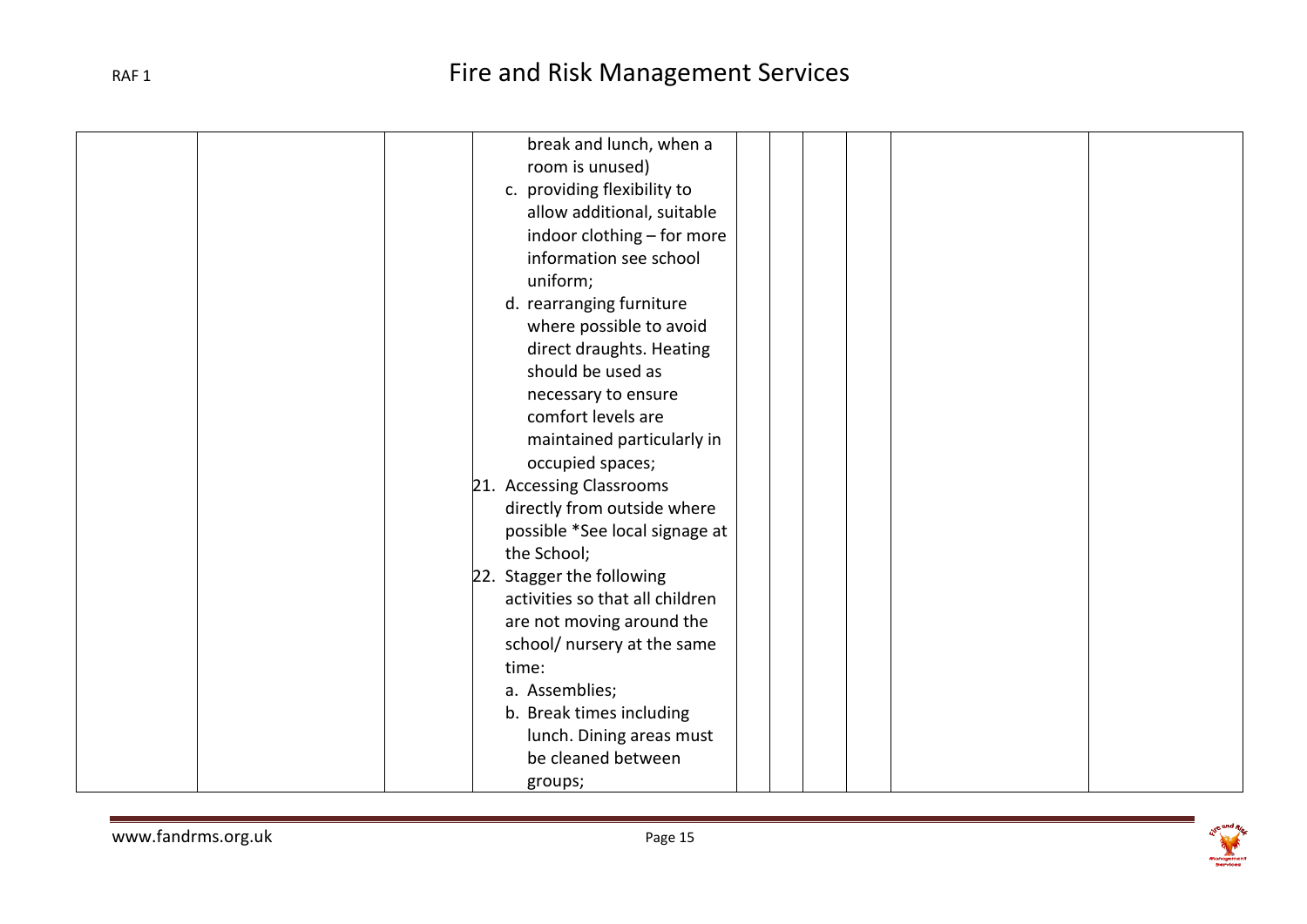| c. Drop-off & collection       |
|--------------------------------|
| times;                         |
| d. Place divider markings      |
| down the middle of the         |
| corridor to keep groups        |
| apart as they move             |
| through the School/            |
| Nursery setting where          |
| spaces are accessed by         |
| corridors;                     |
| e. Monitor that toilets &      |
| cloakrooms do not              |
| become crowded by              |
| limiting the number of         |
| children who use the           |
| toilet facilities at one       |
| time;                          |
| 23. School Management will     |
| support & promote the          |
| asymptomatic testing           |
| process using the LFD          |
| routine test kits for staff to |
| voluntarily test twice weekly  |
| at their homes & follow the    |
| guidance and risk              |
| assessment set out for their   |
| settings;                      |
| 24. Separate to the            |
| asymptomatic testing           |
| regime, School received an     |
|                                |

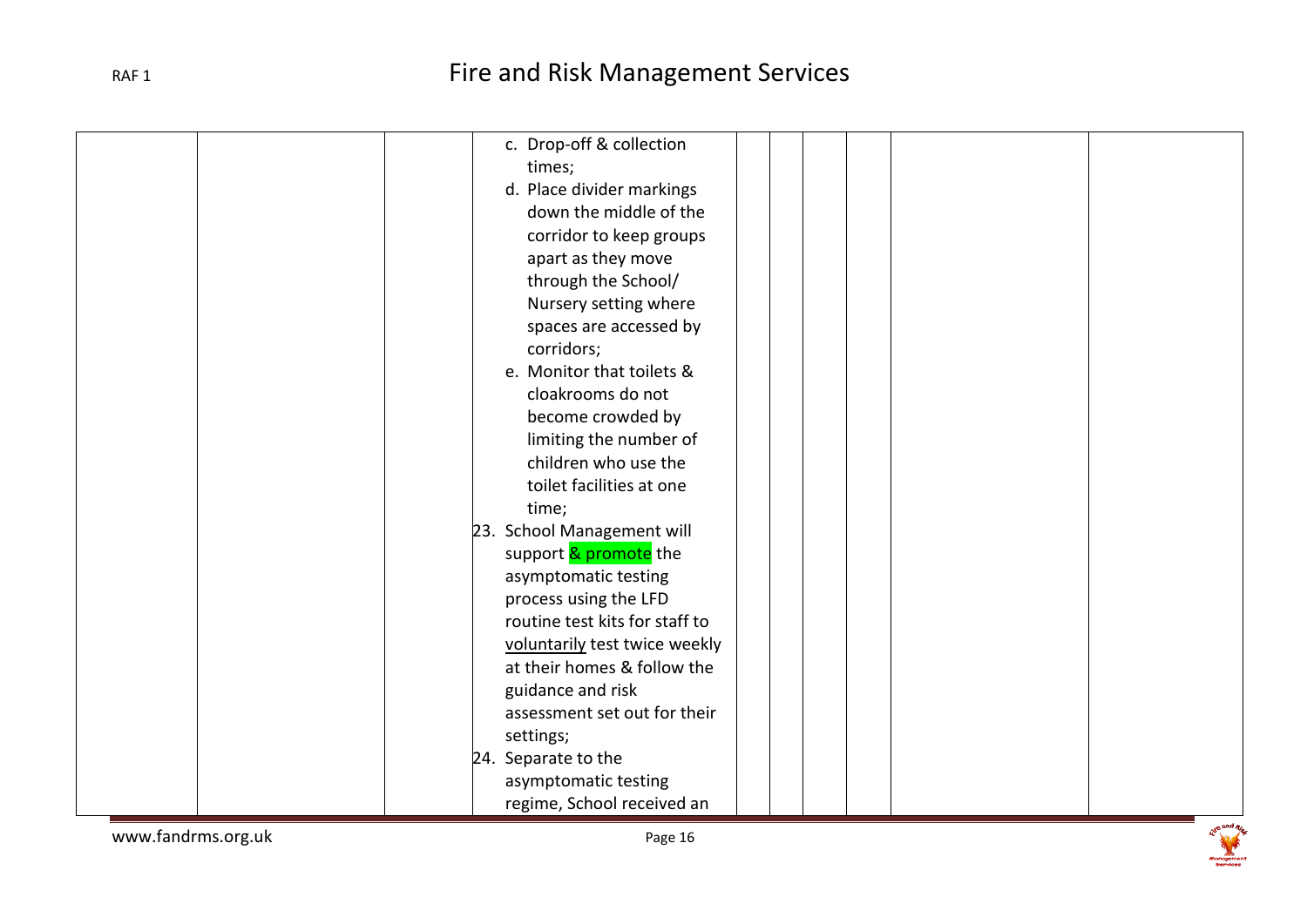| initial supply of 10 PCR test     |
|-----------------------------------|
| kits before the start of the      |
| autumn term in 2020. These        |
| PCR test kits are provided to     |
| be used in the exceptional        |
| circumstance that an              |
| individual becomes                |
| symptomatic, and School           |
| Management believe they           |
| may have barriers to              |
| accessing testing elsewhere       |
| where the kits can be given       |
| directly to:                      |
| a. Staff - If they test           |
| negative, they can return         |
| to work as soon as they           |
| are well and no longer            |
| have symptoms of                  |
| coronavirus (COVID-19);           |
| b. Parents collecting a pupil     |
| who has developed                 |
| symptoms at School;               |
| 25. Parents/ Carers notified that |
| if their child needs to be        |
| accompanied to the School         |
| or Nursery setting, only one      |
| parent/ carer should attend;      |
| 26. Parents/ Carers and young     |
| people are notified of their      |
| allocated drop off and            |

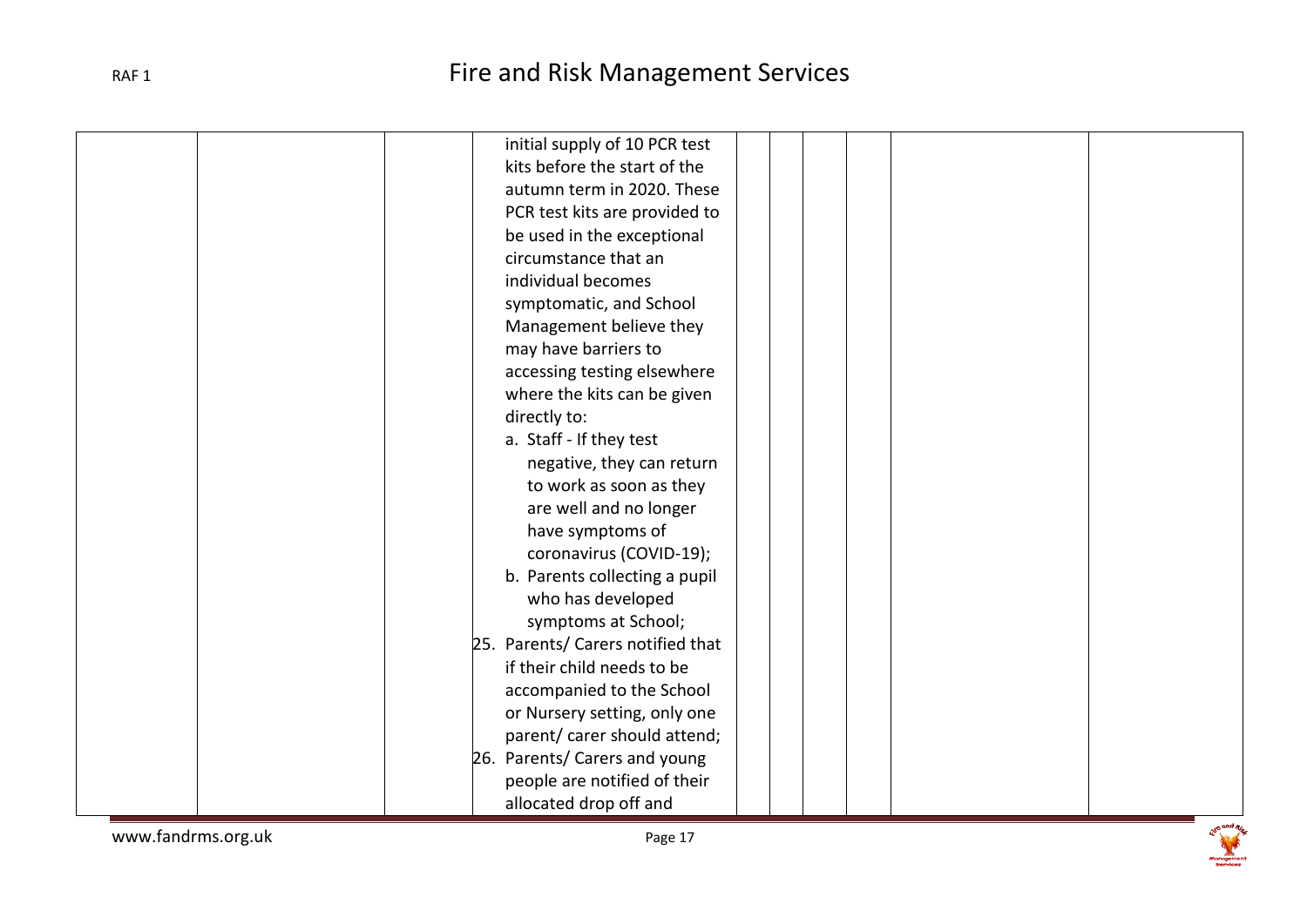| collection times and the                |
|-----------------------------------------|
| process for doing so,                   |
| including protocols for                 |
| minimising person to person             |
| contact (for example, which             |
| entrance to use);                       |
| 27. Notify Parents/ Carers that         |
| they cannot gather at                   |
| entrance gates or doors, or             |
| enter the site (unless they             |
| have a pre-arranged                     |
| appointment, which should               |
| be conducted safely);                   |
| 28. Stagger the use of staff            |
| rooms and offices to                    |
| minimise occupancy to                   |
| maintain social distancing.             |
| Remind staff to maintain                |
| social distancing in WC's;              |
| 29. Canteens, School Kitchens           |
| and School meal providers               |
| will resume supply from 8 <sup>th</sup> |
| March 2021. There is specific           |
| guidance for Canteens &                 |
| School meal providers for               |
| them to observe;                        |
| 30. Pupils and Teaching staff can       |
| take books and other shared             |
| resources home, although                |
| unnecessary sharing should              |
|                                         |

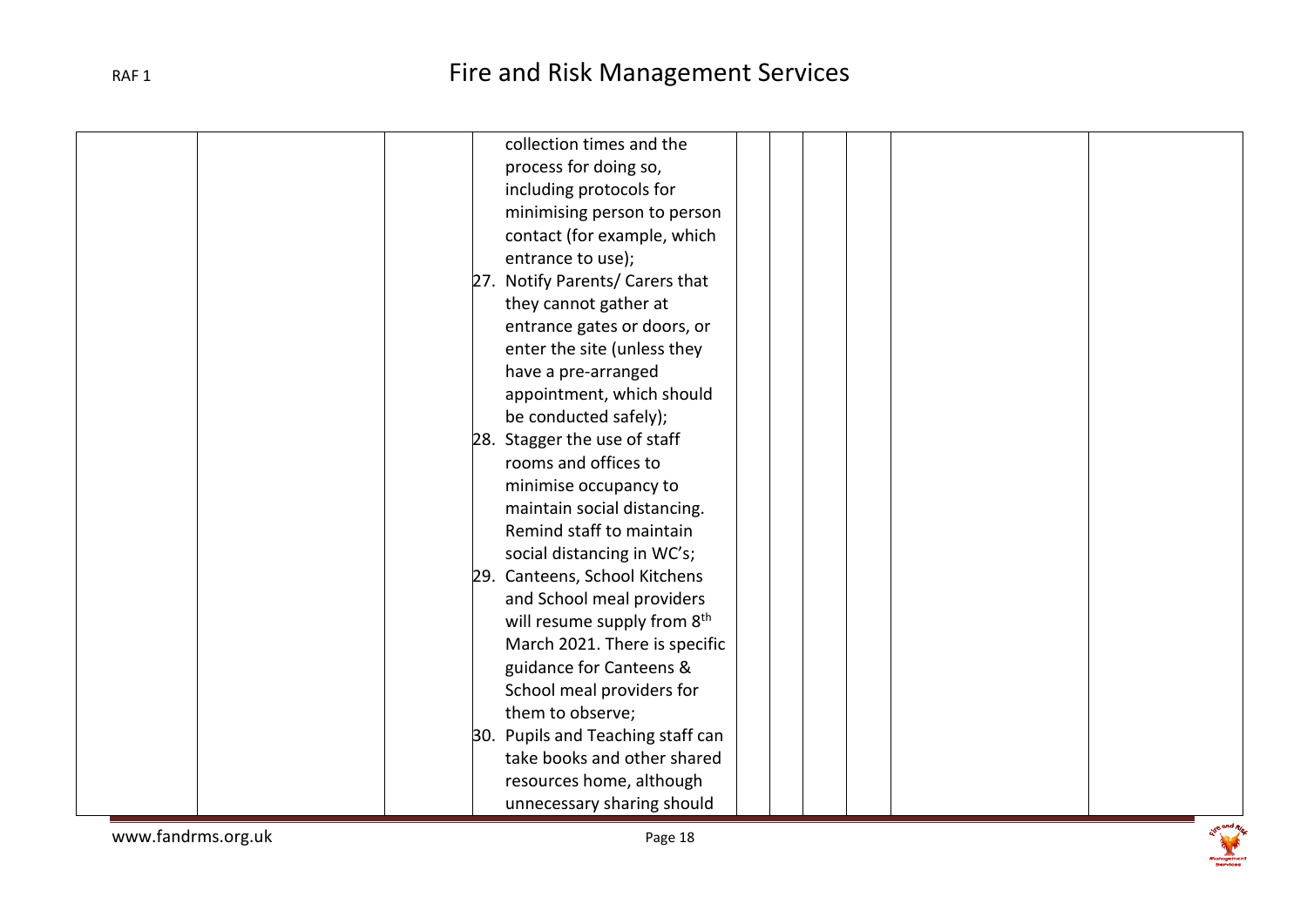| be avoided, especially where   |
|--------------------------------|
| this does not contribute to    |
| pupil education and            |
| development;                   |
| 31. Individual and very        |
| frequently used equipment,     |
| such as pencils and pens,      |
| staff and pupils will have     |
| their own items that are not   |
| shared;                        |
| 32. Classroom based resources, |
| such as books and games,       |
| can be used and shared         |
| within the pupil group; these  |
| should be cleaned regularly,   |
| along with all frequently      |
| touched surfaces. Resources    |
| that are shared between        |
| classes or bubbles, such as    |
| sports, art and science        |
| equipment should be            |
| cleaned frequently and         |
| always before it is moved      |
| between classes/ bubbles, or   |
| rotated to allow them to be    |
| left unused and out of reach   |
| for a period of 48 hours (72   |
| hours for plastics) between    |
| use by different groups;       |

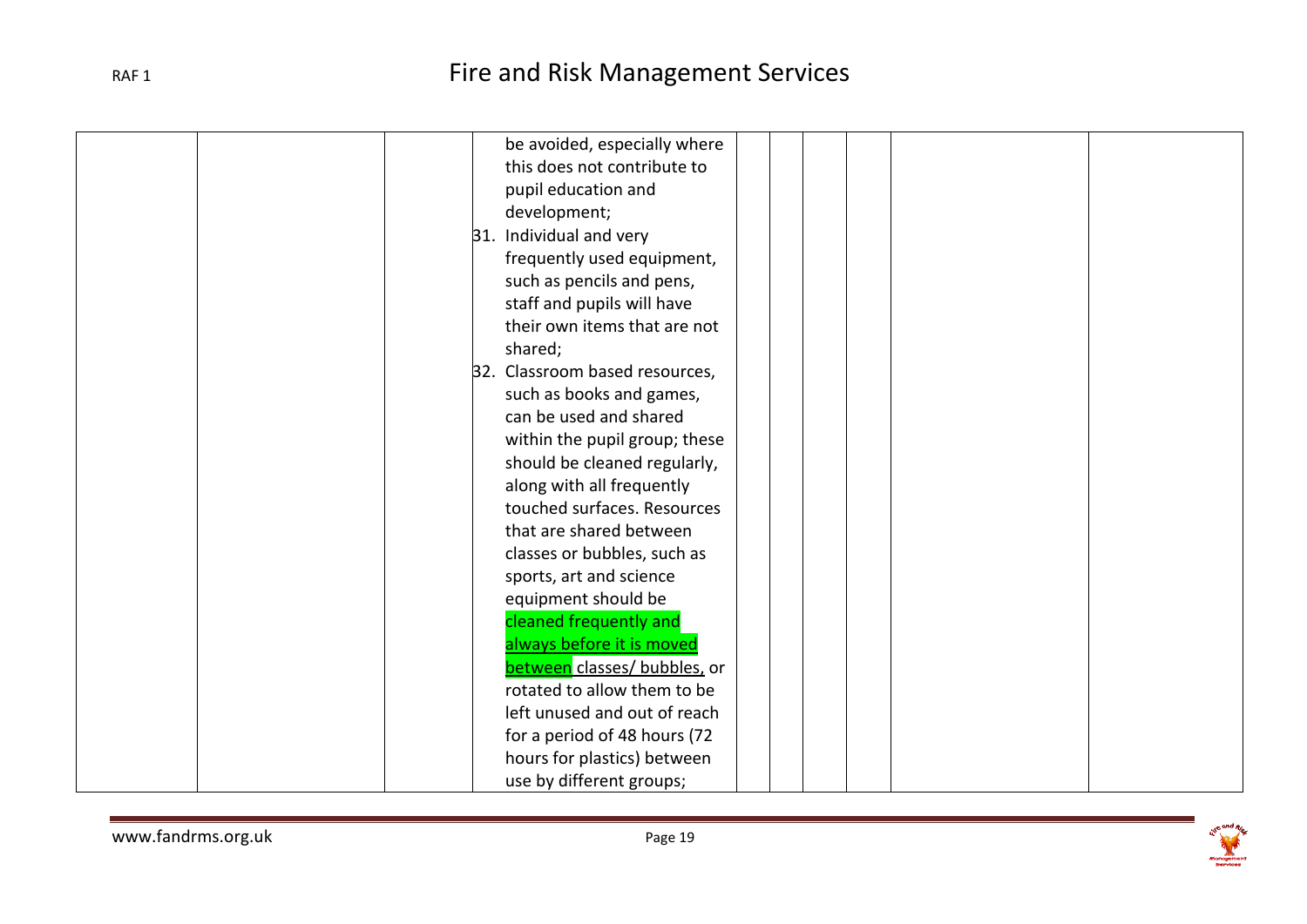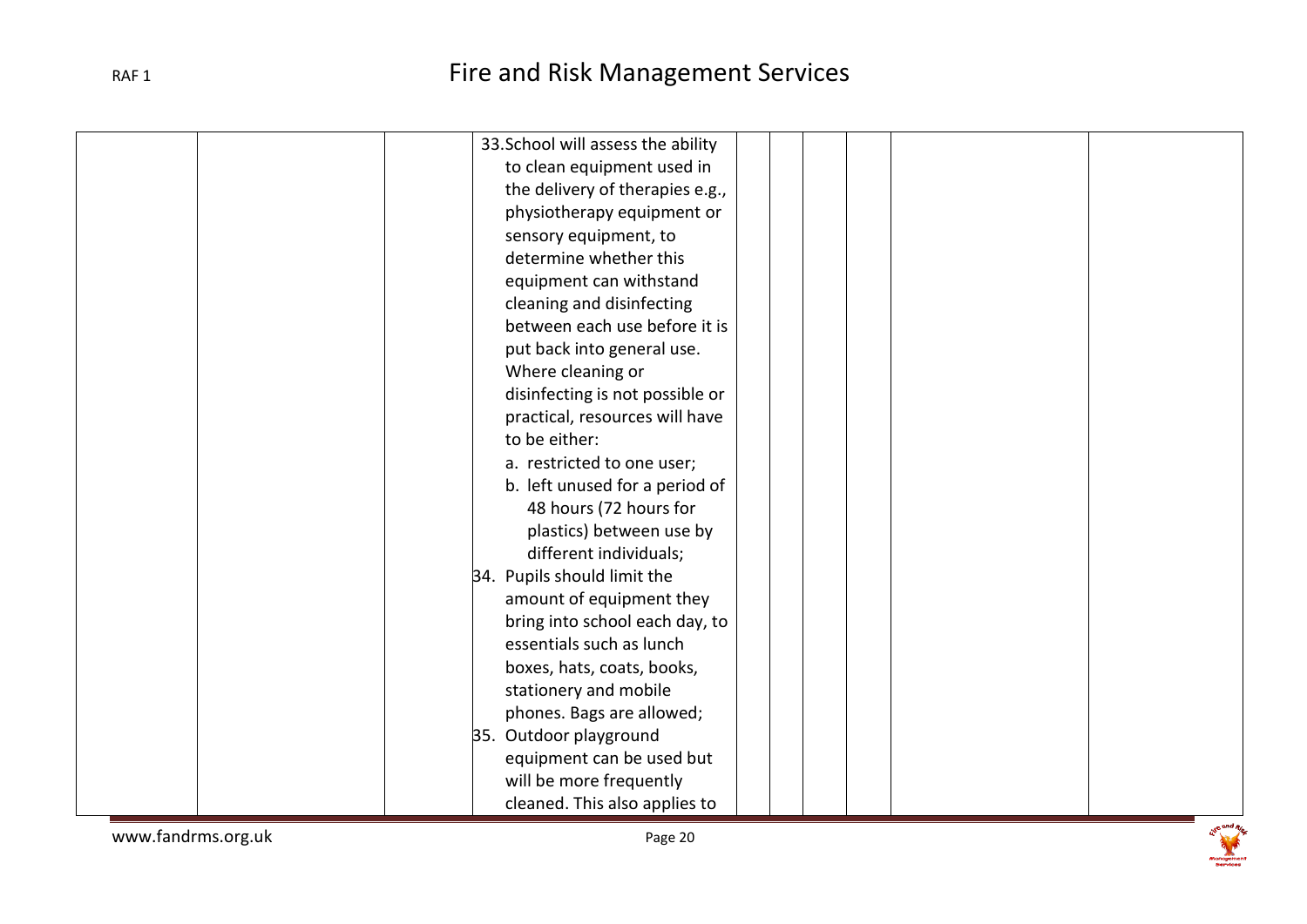| resources used inside and           |
|-------------------------------------|
| outside by wraparound care          |
| providers;                          |
| 36. For Physical activities, pupils |
| should be kept in consistent        |
| groups, sports equipment            |
| thoroughly cleaned between          |
| each use by different               |
| individual groups, and              |
| contact sports avoided.             |
| Outdoor sports will be              |
| prioritised where possible,         |
| and large indoor spaces used        |
| where it is not, maximising         |
| distancing between pupils           |
| and paying scrupulous               |
| attention to cleaning and           |
| hygiene. This is particularly       |
| important in sports settings        |
| because of the way in which         |
| people breathe during               |
| exercise. School can work           |
| with external coaches &             |
| organisations for PE activities     |
| & we will obtain a copy of          |
| their Risk Assessments              |
| before doing so. Indoor and         |
| outdoor competition                 |
| between different schools           |
| can take place;                     |

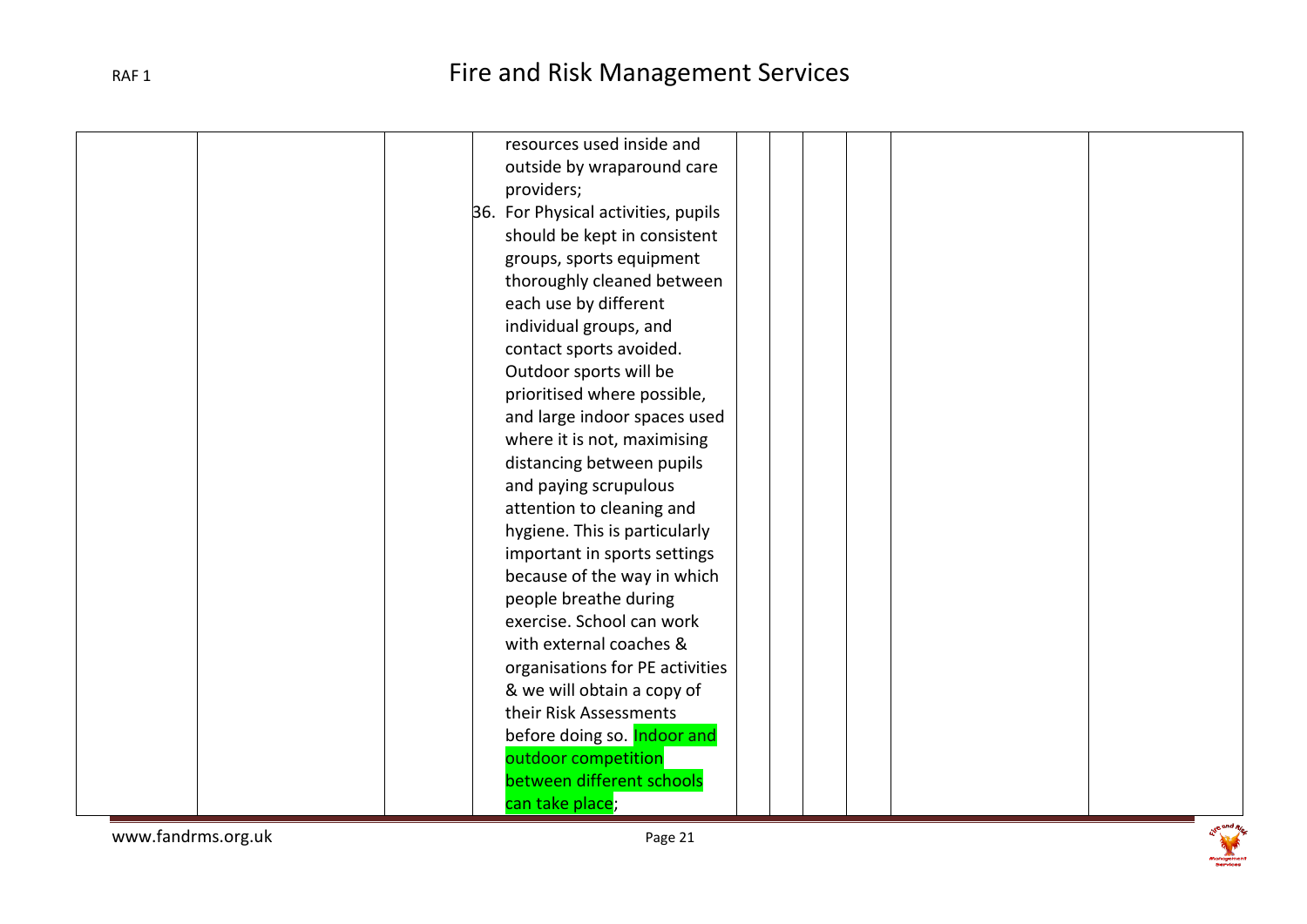|  | 37. School Management have      |
|--|---------------------------------|
|  | noted that there may be an      |
|  | additional risk of infection in |
|  | environments where pupils       |
|  | or others are singing,          |
|  | chanting, playing wind or       |
|  | brass instruments or            |
|  | shouting. To reduce the risk,   |
|  | particularly when pupils are    |
|  | playing instruments or          |
|  | singing in small groups such    |
|  | as in music lessons by, for     |
|  | example, handwashing            |
|  | before & after handling         |
|  | instrument, physical            |
|  | distancing and playing          |
|  | outside wherever possible,      |
|  | positioning pupils back-to-     |
|  | back or side-to-side, avoiding  |
|  | sharing of instruments, and     |
|  | ensuring good ventilation.      |
|  | Singing, wind and brass         |
|  | playing should not take place   |
|  | in larger groups such as        |
|  | school choirs and ensembles,    |
|  | although singing is allowed     |
|  | as part of an act of worship;   |
|  | 38. Floor tape or paint to mark |
|  | areas to remind staff to keep   |
|  | to a 2-metre distance in        |
|  |                                 |

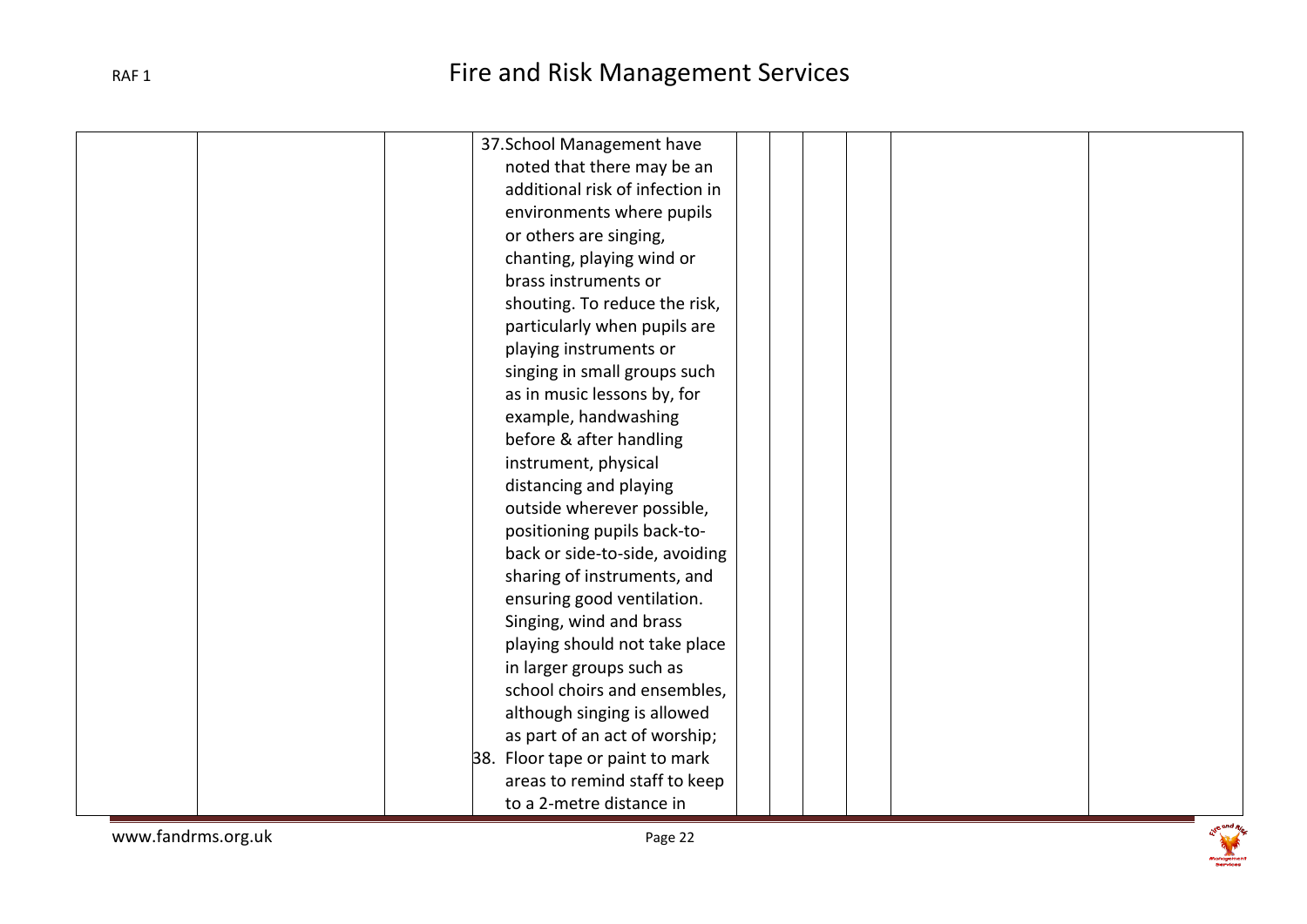| <b>Transport &amp;</b>                         | 1. Transmission of                             | Children/                   | Offices, Staff rooms. PPA<br>work in a common area<br>should be avoided unless<br>workstations & shared<br>equipment <b>must</b> be cleaned<br>in between users;<br>39. If staff meetings are<br>necessary, keeping all<br>attendees 2-metres apart,<br>ensure they do not share<br>objects, such as pens and<br>paper, and have hand<br>sanitiser accessible.<br>1. School Management                             | 4 | $\overline{2}$ | 8 | M | 1. If someone who                                                                                                                                                                                              |
|------------------------------------------------|------------------------------------------------|-----------------------------|--------------------------------------------------------------------------------------------------------------------------------------------------------------------------------------------------------------------------------------------------------------------------------------------------------------------------------------------------------------------------------------------------------------------|---|----------------|---|---|----------------------------------------------------------------------------------------------------------------------------------------------------------------------------------------------------------------|
| journeys to/<br>from School/<br><b>Nursery</b> | COVID19 to the<br>School/Nursery<br>community. | Pupils/<br>Staff/<br>Others | encourages parents and<br>children & staff to walk or<br>cycle to their school/ nursery<br>where possible;<br>2. Pupils should not board<br>home to school transport if<br>they, or a member of their<br>household, has had a<br>positive test result or has<br>symptoms of COVID-19;<br>3. School Management will<br>ensure that transport<br>arrangements cater for any<br>changes to start and finish<br>times; |   |                |   |   | uses transport tests<br>positive, the<br>assessment is likely<br>to take account of<br>factors such as:<br>a. Vehicle size;<br>b. Degree of face-<br>to-face contact;<br>Length of time in<br>close proximity; |



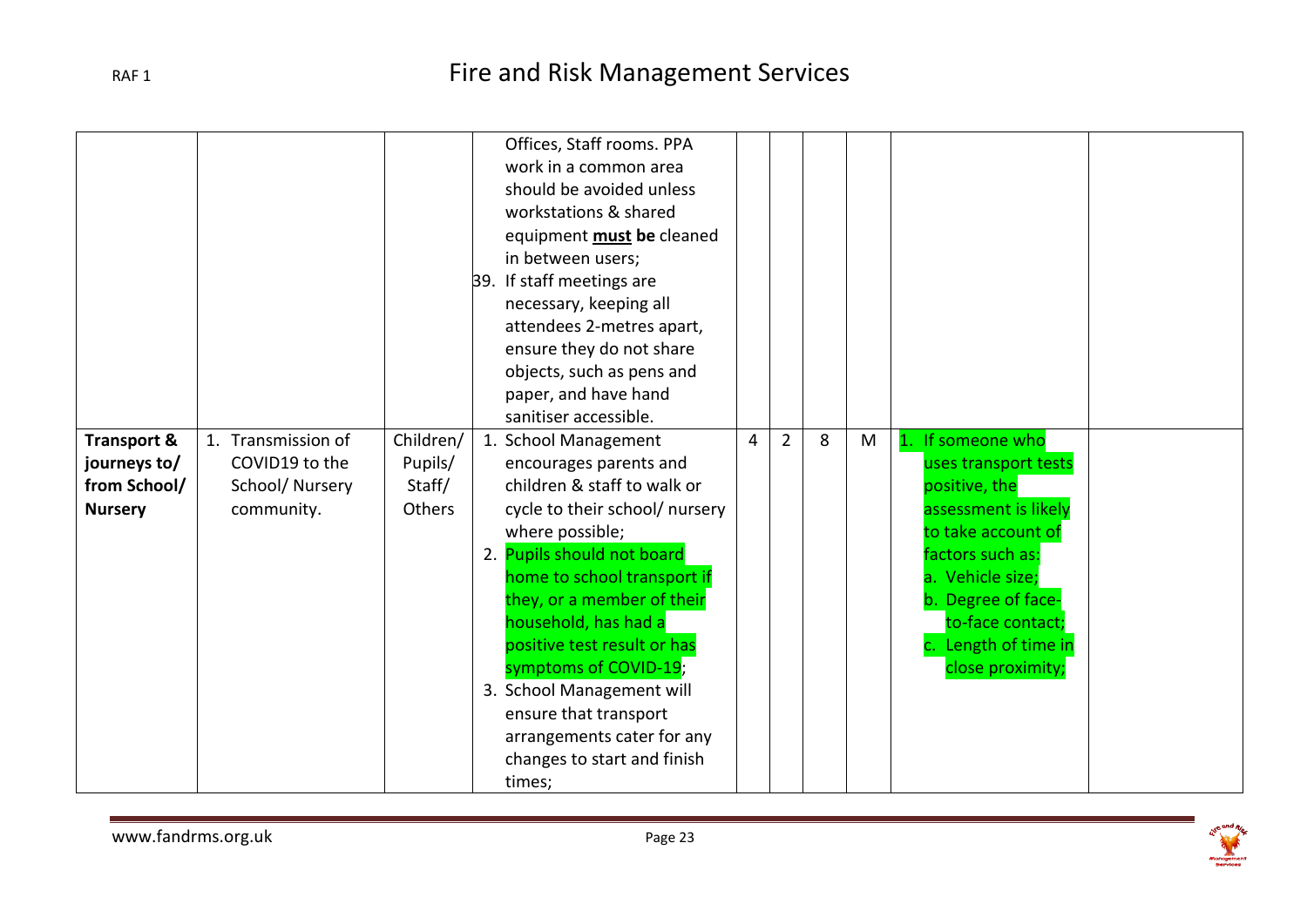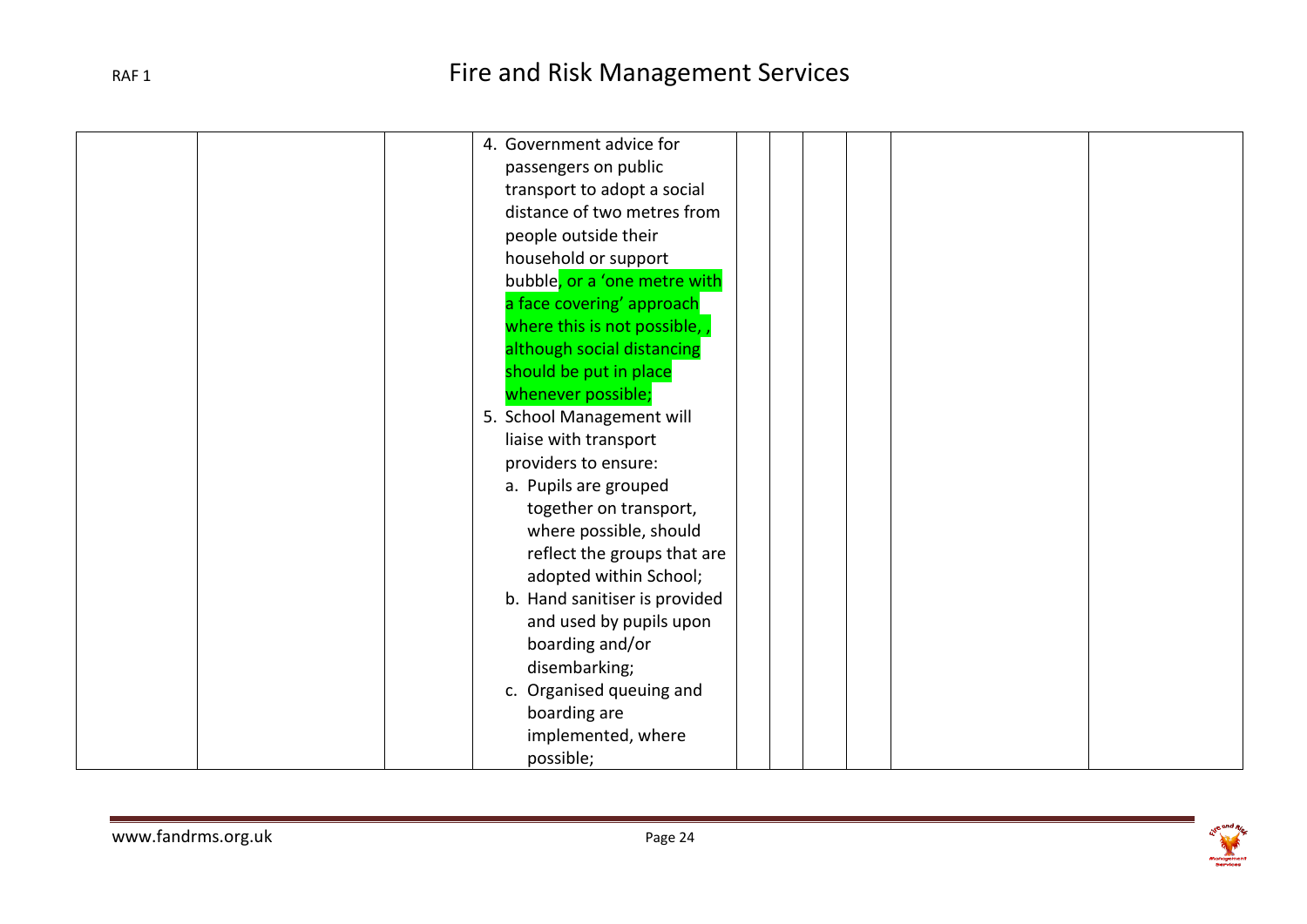| d. Social distancing within |
|-----------------------------|
| vehicles is maximised,      |
| wherever possible;          |
| e. Get written assurance    |
| from transport providers    |
| of details of their         |
| additional cleaning of      |
| vehicles programme;         |
| Get written assurance<br>f. |
| that transport providers    |
| do not work if they or a    |
| member of their             |
| household are displaying    |
| any symptoms of             |
| coronavirus;                |
| 6. When using minibuses/    |
| coaches:                    |
| a. Substituting smaller     |
| vehicles with larger ones,  |
| or running 2 vehicles       |
| rather than one, where      |
| possible, to reduce the     |
| number of passengers per    |
| vehicle and increase the    |
| amount of space between     |
| passengers;                 |
| b. Cordoning off seats and  |
| eliminating face-to-face    |
| seating, where vehicle      |

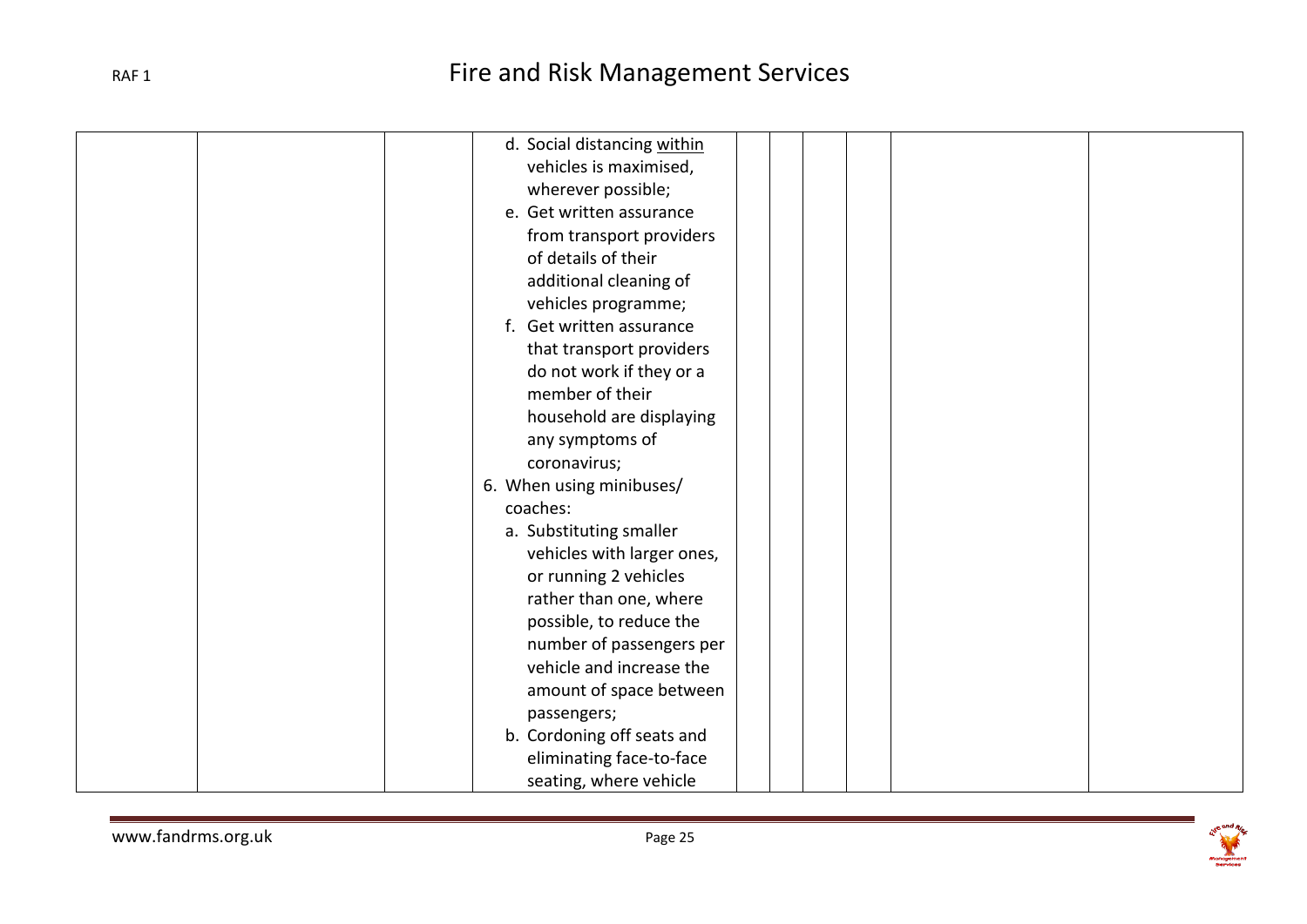|                     |                    |           | capacity allows, to help       |   |                |   |   |                          |
|---------------------|--------------------|-----------|--------------------------------|---|----------------|---|---|--------------------------|
|                     |                    |           | passengers spread out.         |   |                |   |   |                          |
| <b>Pupil/ Child</b> | 1. Transmission of | Children/ | 1. If anyone becomes unwell    | 4 | $\overline{2}$ | 8 | M | 1. Cleaning of the       |
| or adult            | COVID19 to the     | Pupils/   | with a new, continuous         |   |                |   |   | area(s) concerned is     |
| displays            | School/Nursery     | Staff/    | cough or high temperature      |   |                |   |   | covered by a Post-       |
| COVID19             | community.         | Others    | (37.8°C) or anosmia in an      |   |                |   |   | <b>COVID19 Infection</b> |
| symptoms            |                    |           | education or childcare         |   |                |   |   | Risk Assessment;         |
| whilst at           |                    |           | setting, they must be sent     |   |                |   |   | 2. Education settings    |
| School/             |                    |           | home and advised to follow     |   |                |   |   | as employers can         |
| Nursery.            |                    |           | the COVID-19: guidance for     |   |                |   |   | book tests through       |
|                     |                    |           | households with possible       |   |                |   |   | an online digital        |
|                     |                    |           | coronavirus infection          |   |                |   |   | portal. There is also    |
|                     |                    |           | guidance. If a pupil displays  |   |                |   |   | an option for            |
|                     |                    |           | COVID-19 symptoms, or has      |   |                |   |   | employees to book        |
|                     |                    |           | a positive test, while at      |   |                |   |   | tests directly on the    |
|                     |                    |           | school they should avoid       |   |                |   |   | portal. LFD test kits    |
|                     |                    |           | using public transport and,    |   |                |   |   | are made available       |
|                     |                    |           | wherever possible, be          |   |                |   |   | to staff members for     |
|                     |                    |           | collected by a member of       |   |                |   |   | routine testing at       |
|                     |                    |           | their family or household;     |   |                |   |   | their homes.             |
|                     |                    |           | 2. In exceptional              |   |                |   |   | 3. Staff & Parents       |
|                     |                    |           | circumstances, if parents or   |   |                |   |   | aware of the NHS         |
|                     |                    |           | carers cannot arrange to       |   |                |   |   | 'Test & trace'           |
|                     |                    |           | have their child collected, as |   |                |   |   | process and              |
|                     |                    |           | long as it is age-appropriate  |   |                |   |   | responsibility to        |
|                     |                    |           | and safe to do so the child    |   |                |   |   | inform school            |
|                     |                    |           | should walk, cycle or scoot    |   |                |   |   | management if they       |
|                     |                    |           | home following a positive      |   |                |   |   | are advised to           |
|                     |                    |           | test result. If this is not    |   |                |   |   | socially isolate for     |
|                     |                    |           | possible, alternative          |   |                |   |   |                          |

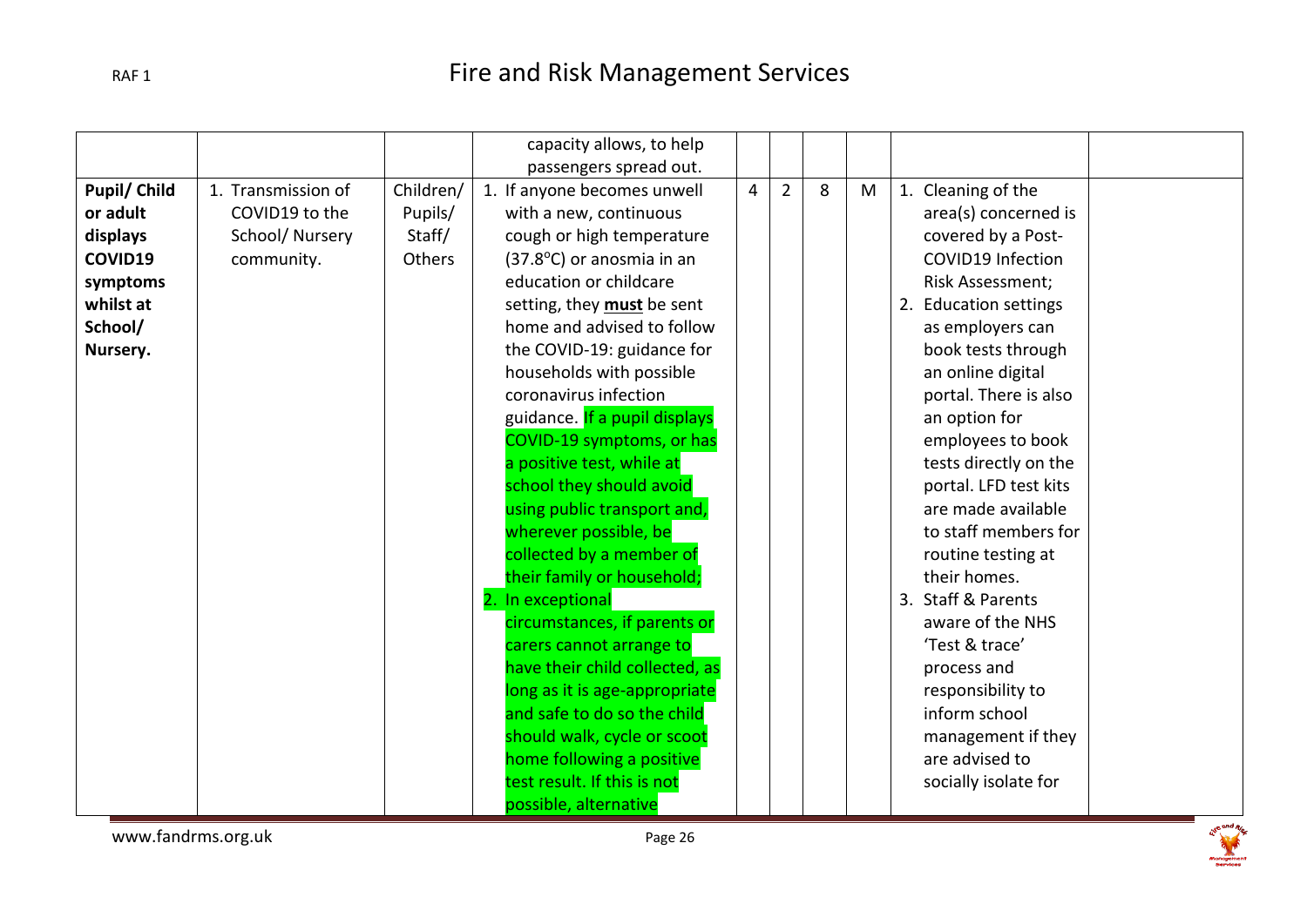| arrangements may need to         | 10 full days because |
|----------------------------------|----------------------|
| be organised by the school       | of a contact alert.  |
| or LA;                           |                      |
| 3. If a child is awaiting        |                      |
| collection, they should be       |                      |
| moved, if possible, to a room    |                      |
| where they can be isolated       |                      |
| behind a closed door,            |                      |
| depending on the age of the      |                      |
| child and with appropriate       |                      |
| adult supervision if required.   |                      |
| Ideally, a window should be      |                      |
| opened for ventilation. If it is |                      |
| not possible to isolate them,    |                      |
| move them to an area which       |                      |
| is at least 2 metres away        |                      |
| from other people;               |                      |
| 4. If they need to go to the     |                      |
| bathroom while waiting to        |                      |
| be collected, they should use    |                      |
| a separate bathroom if           |                      |
| possible. The bathroom           |                      |
| should be cleaned and            |                      |
| disinfected using standard       |                      |
| cleaning products before         |                      |
| being used by anyone else;       |                      |
| 5. PPE must be worn by staff     |                      |
| caring for the child while       |                      |
| they await collection if a       |                      |
| distance of 2 metres cannot      |                      |
|                                  |                      |

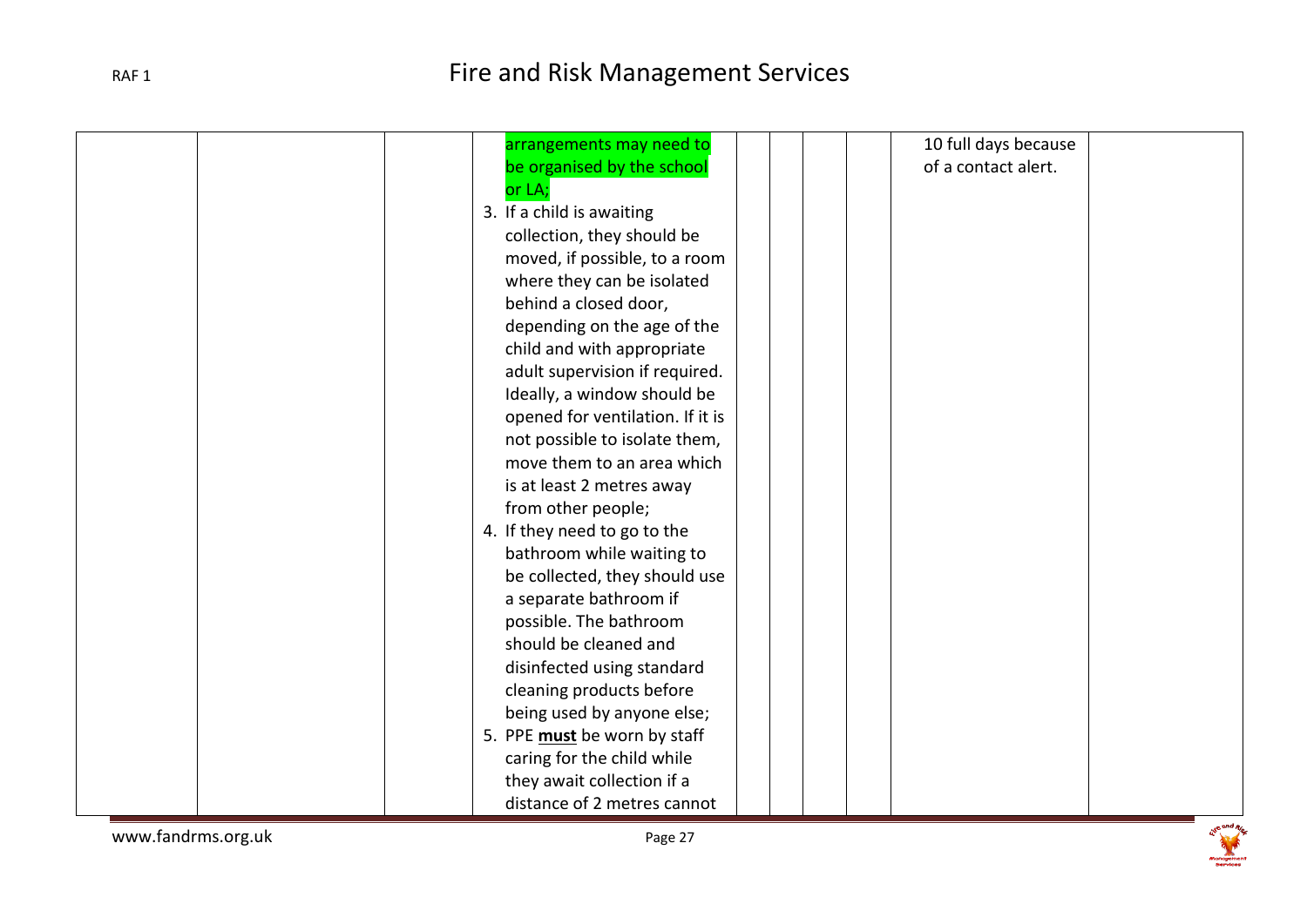| be maintained (such as for a      |
|-----------------------------------|
| very young child or a child       |
| with complex needs);              |
| 6. In an emergency, call 999 if   |
| they are seriously ill or         |
| injured or their life is at risk. |
| The person must not visit the     |
| GP, pharmacy, urgent care         |
| centre or a hospital;             |
| 7. If a member of staff has       |
| helped someone who was            |
| unwell with a new,                |
| continuous cough or high          |
| temperature (37.8°C) or           |
| anosmia, they do not need         |
| to go home unless they            |
| develop symptoms                  |
| themselves (and in which          |
| case, they should arrange for     |
| a test) or the child              |
| subsequently tests positive.      |
| They must wash their hands        |
| thoroughly for 20 seconds         |
| with soap and running water       |
| or use hand sanitiser after       |
| any contact with someone          |
| who is unwell. Cleaning the       |
| affected area with normal         |
| household disinfectant must       |
|                                   |
| occur, after someone with         |

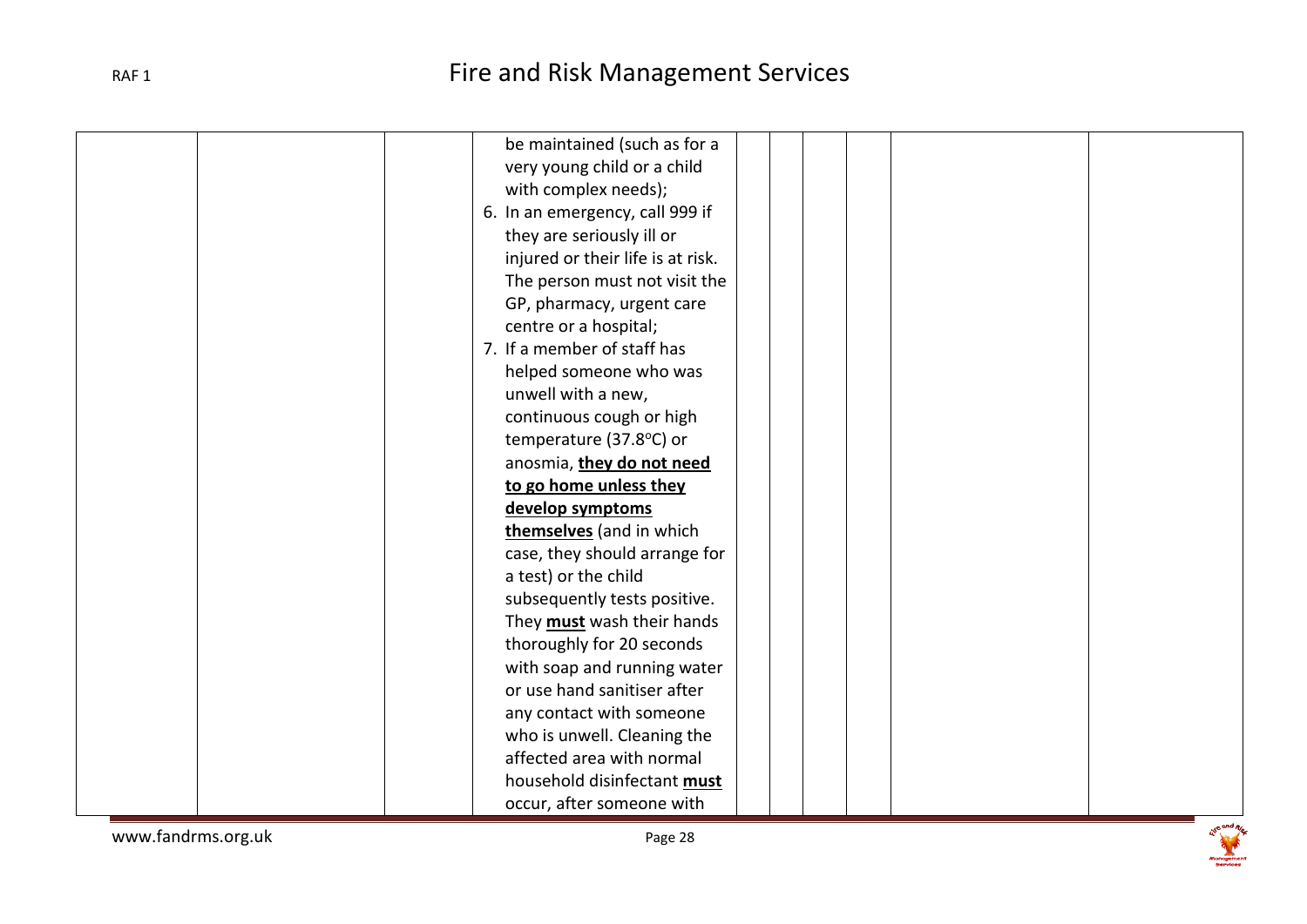| symptoms has left will            |
|-----------------------------------|
| reduce the risk of passing the    |
| infection on to other people;     |
| 8. All staff and pupils/ children |
| who are attending a school        |
| or nursery setting will have      |
| access to a test if they          |
| display symptoms of               |
| coronavirus and should get        |
| tested in this scenario;          |
| 9. Where the child, pupil or      |
| staff member tests                |
| subsequently positive, the        |
| rest of their Class or group      |
| within their Nursery should       |
| be sent home and advised to       |
| self-isolate for 10 full days.    |
| The other household               |
| members of that wider class       |
| or group do not need to self-     |
| isolate unless the child,         |
| young person or staff             |
| member they live with in          |
| that group subsequently           |
| develops symptoms;                |
| 10. Schools Management            |
| understands the NHS Test          |
| and Trace process and how         |
| to contact their local Public     |
| Health England health             |

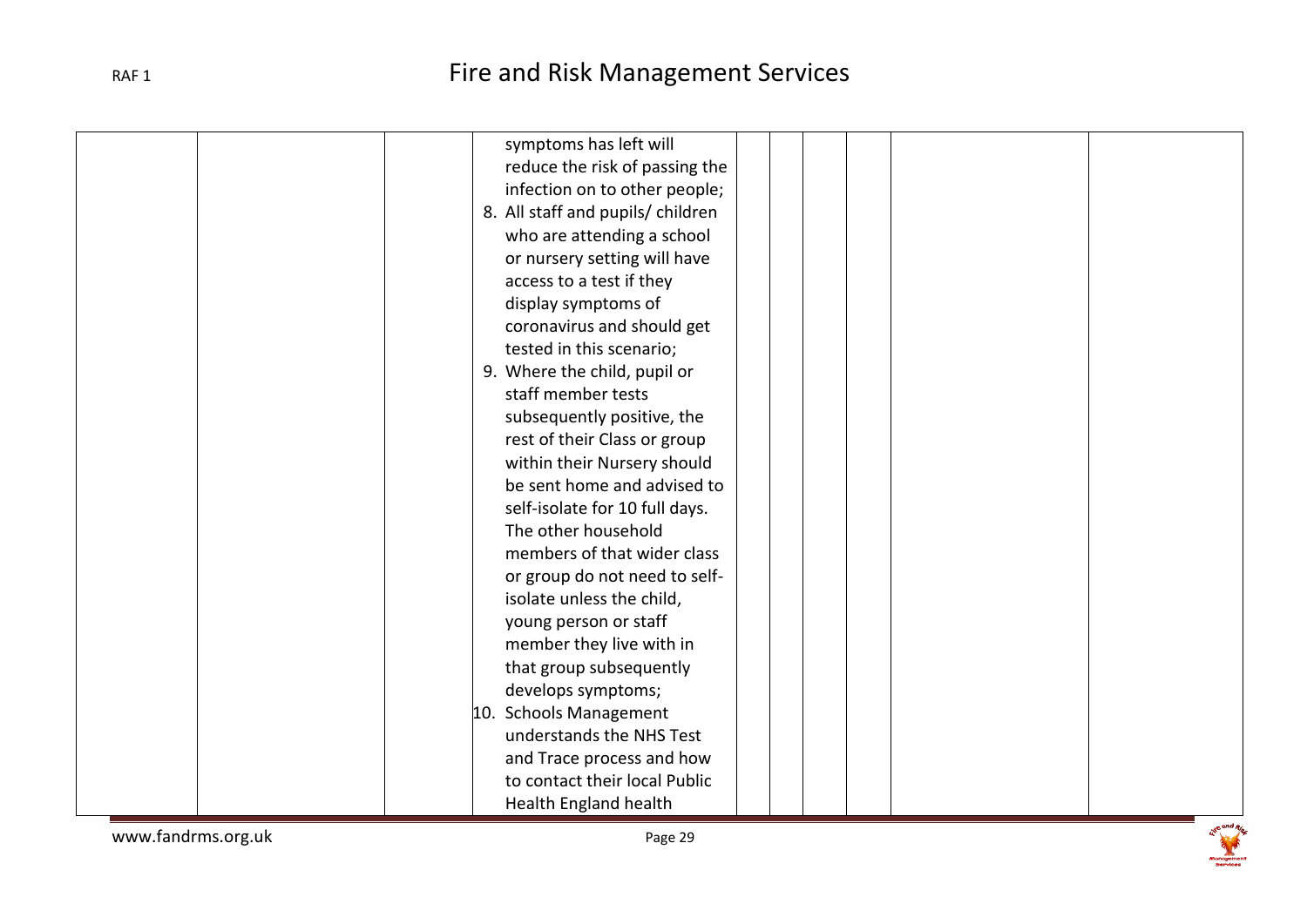| protection team or if            |
|----------------------------------|
| additional support is needed,    |
| then contact the DfE Helpline    |
| on 0800 046 8687, option1;       |
| 11. School Management have       |
| ensured that staff members       |
| and parents/carers are           |
| aware that they will need to     |
| be ready and willing to:         |
| a. Book a PCR test if they are   |
| displaying symptoms.             |
| Staff and pupils <b>must</b> not |
| come into School if they         |
| have symptoms and must           |
| be sent home to self-            |
| isolate if they develop          |
| them in School. All              |
| children can be tested,          |
| including children under         |
| 5, but children aged 11          |
| and under will need to be        |
| helped by their                  |
| parents/carers if using a        |
| home testing LFD kit;            |
| b. Provide details of anyone     |
| they have been in close          |
| contact with if they were        |
| to test positive for COVID-      |
| 19 or if asked by NHS Test       |
| & Trace;                         |

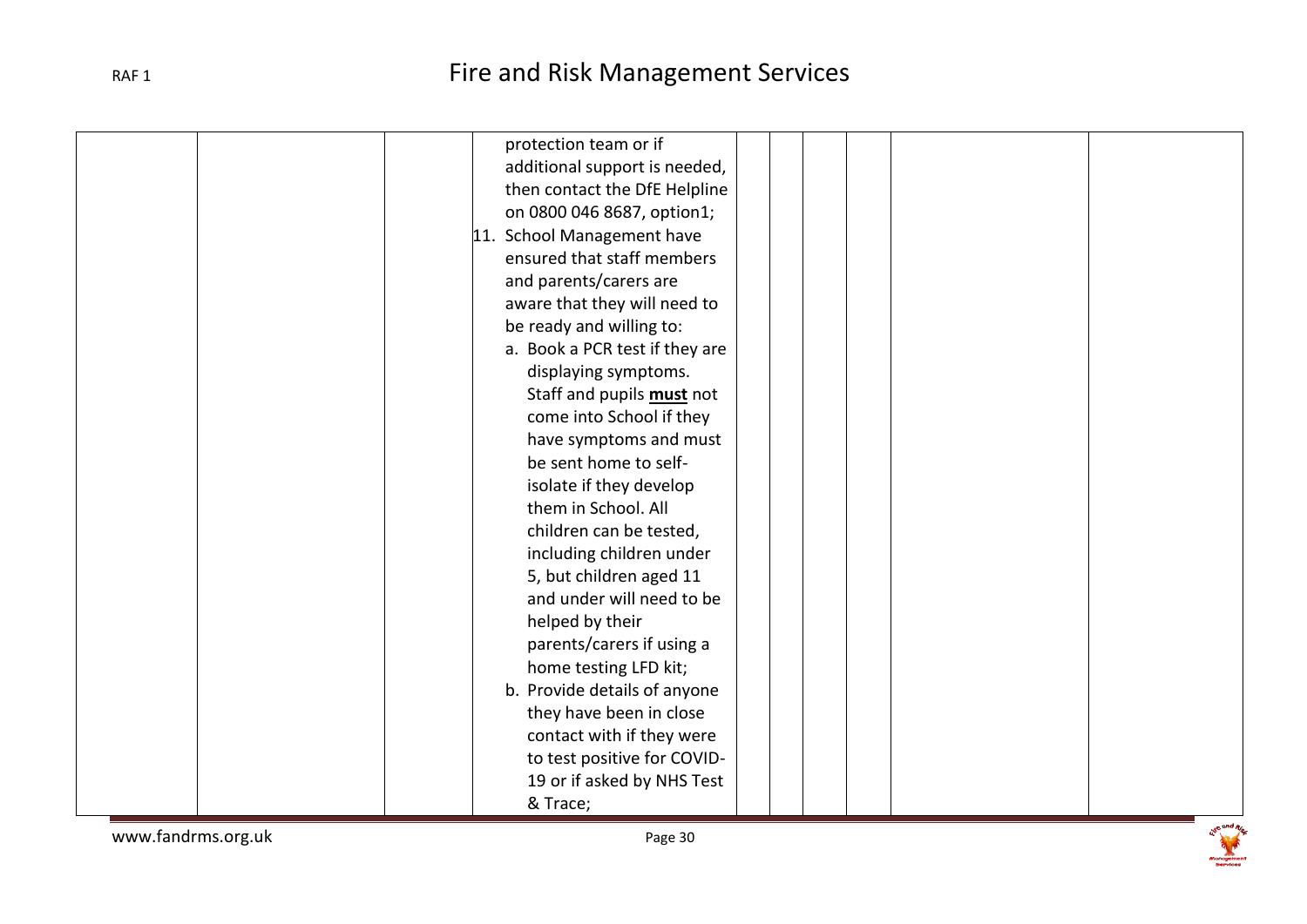| c. Self-isolate if they have   |
|--------------------------------|
| been in close contact with     |
| someone who develops           |
| COVID-19 symptoms or           |
| someone who tests              |
| positive for COVID-19;         |
| 12. Anyone who displays        |
| symptoms of COVID-19 can       |
| and should get a test;         |
| 13. School Management must     |
| take swift action when they    |
| become aware that someone      |
| who has attended School has    |
| tested positive for COVID-19.  |
| <b>School Management will</b>  |
| contact the local health       |
| protection team. This local    |
| health protection team will    |
| also contact schools directly  |
| if they become aware that      |
| someone who has tested         |
| positive for COVID-19          |
| attended the school - as       |
| identified by NHS Test and     |
| Trace;                         |
| 14. If Schools has two or more |
| confirmed cases within 14      |
| days, or an overall rise in    |
| sickness absence where         |
| COVID-19 is suspected, we      |
|                                |

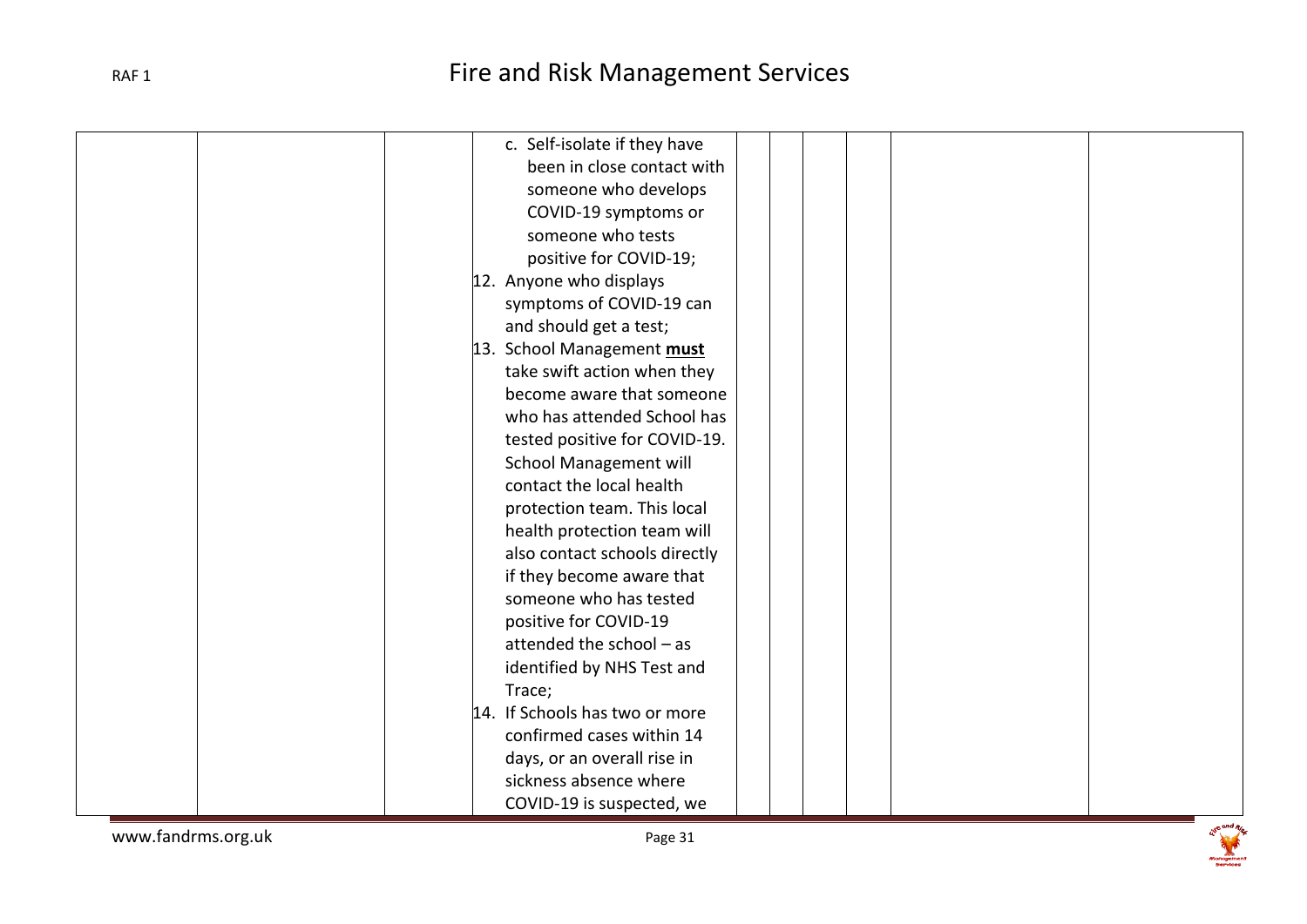|                              |                                                                                                                                                                                                                                                   |                  | may have an outbreak, and<br><b>School Management will</b><br>continue to work with their<br>local health protection team<br>who will be able to advise if<br>additional action is required;<br>15. In some cases, our local<br>health protection team may<br>recommend that a larger<br>number of other pupils self-<br>isolate at home as a<br>precautionary measure -<br>perhaps the whole site or<br>year group.                                                                                                                                                                                                                                                                                                                                            |
|------------------------------|---------------------------------------------------------------------------------------------------------------------------------------------------------------------------------------------------------------------------------------------------|------------------|-----------------------------------------------------------------------------------------------------------------------------------------------------------------------------------------------------------------------------------------------------------------------------------------------------------------------------------------------------------------------------------------------------------------------------------------------------------------------------------------------------------------------------------------------------------------------------------------------------------------------------------------------------------------------------------------------------------------------------------------------------------------|
| <b>Educational</b><br>visits | 1. Increased<br>exposure to<br>persons outside<br>their community;<br>2. Reliance on the<br>visit environment<br>being kept clean &<br>appropriately<br>cleaned;<br>3. Visit to areas<br>subsequently<br>designated as a<br>COVID19<br>'hotspot'. | Pupils/<br>Staff | 1. Bubble size<br>1. School Management is<br>3<br>9<br>3<br>M<br>aware that the UK is still<br>considerations:<br>operating under COVID-19<br>a. Bubbles should<br>restrictions and that any<br>only be formed<br>educational visit that takes<br>from existing<br>you to either Scotland,<br>school bubbles<br><b>Wales or Northern Ireland</b><br>such that<br>must be COVID-19 compliant<br>residential visit<br>with the required regulations<br>bubbles only<br>at the educational visit<br>have pupils from<br>destination;<br>a single existing<br>bubble:<br>2. Government has relaxed the<br>b. Form bubbles no<br>restriction on day<br>educational visits from 12 <sup>th</sup><br>larger than circa<br>30 children -<br>April 21. A Risk Assessment |

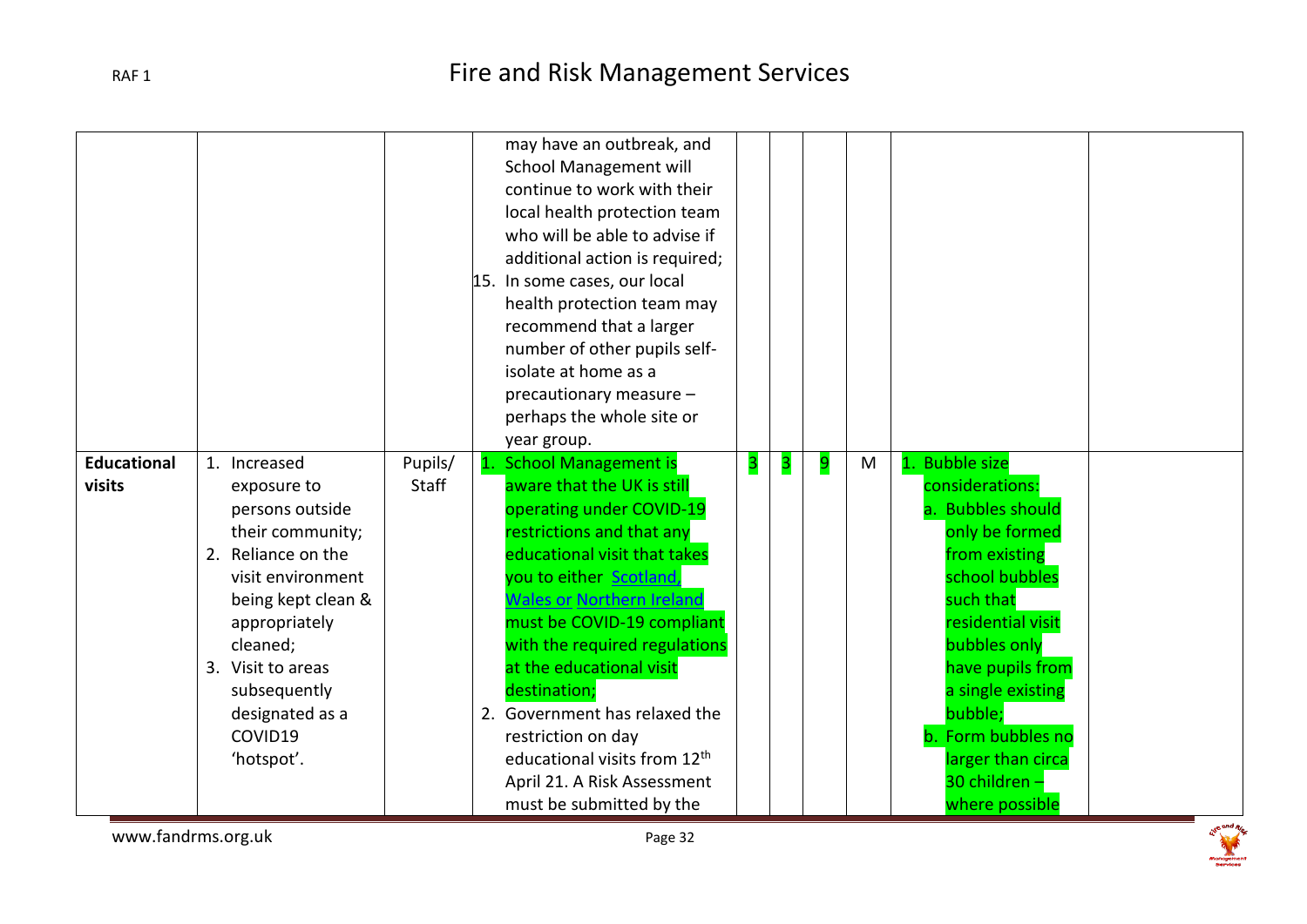| we will aim to<br>Trip Leader to School            |  |
|----------------------------------------------------|--|
| establish smaller<br>Management for approval       |  |
| bubbles;<br>before the trip occurs.                |  |
| School will also need to                           |  |
| <b>Only Teachers</b>                               |  |
| confirm with their Insurers<br>and members of      |  |
| that any offsite trip will be<br>the School        |  |
| workforce<br>covered in the current                |  |
| already part of<br>pandemic;                       |  |
| 3. School Management are<br>the established        |  |
| school bubble<br>aware that domestic               |  |
| residential educational visits<br>should           |  |
| can resume from 17 <sup>th</sup> May<br>accompany  |  |
| 21. Children will be kept<br>pupils on the visit   |  |
| within their consistent<br>as they are part        |  |
| of the existing<br>groups (bubbles) for the        |  |
| purpose of the visit;<br>school bubble -           |  |
| 4. For residential educational<br>they do not      |  |
| visits, School Management<br>count towards         |  |
| will ask the accommodation<br>the bubble size      |  |
| provider to confirm that:<br>above;                |  |
| They are confident they<br>d. Parents, carers or   |  |
| can maintain the<br>volunteers                     |  |
| integrity of the school<br>should not              |  |
| bubble and prevent<br>accompany the                |  |
| mixing with other guests<br>group to               |  |
| and bubbles;<br>maintain the                       |  |
| b) Have assessed overnight<br>integrity of the     |  |
| sleeping arrangements in<br>bubble;                |  |
| line with the size of the<br><b>The Visit Risk</b> |  |
| group that will be<br><b>Assessment should</b>     |  |

www.fandrms.org.uk example and the example of the example of the example of the example of the example of the example of the example of the example of the example of the example of the example of the example of the example

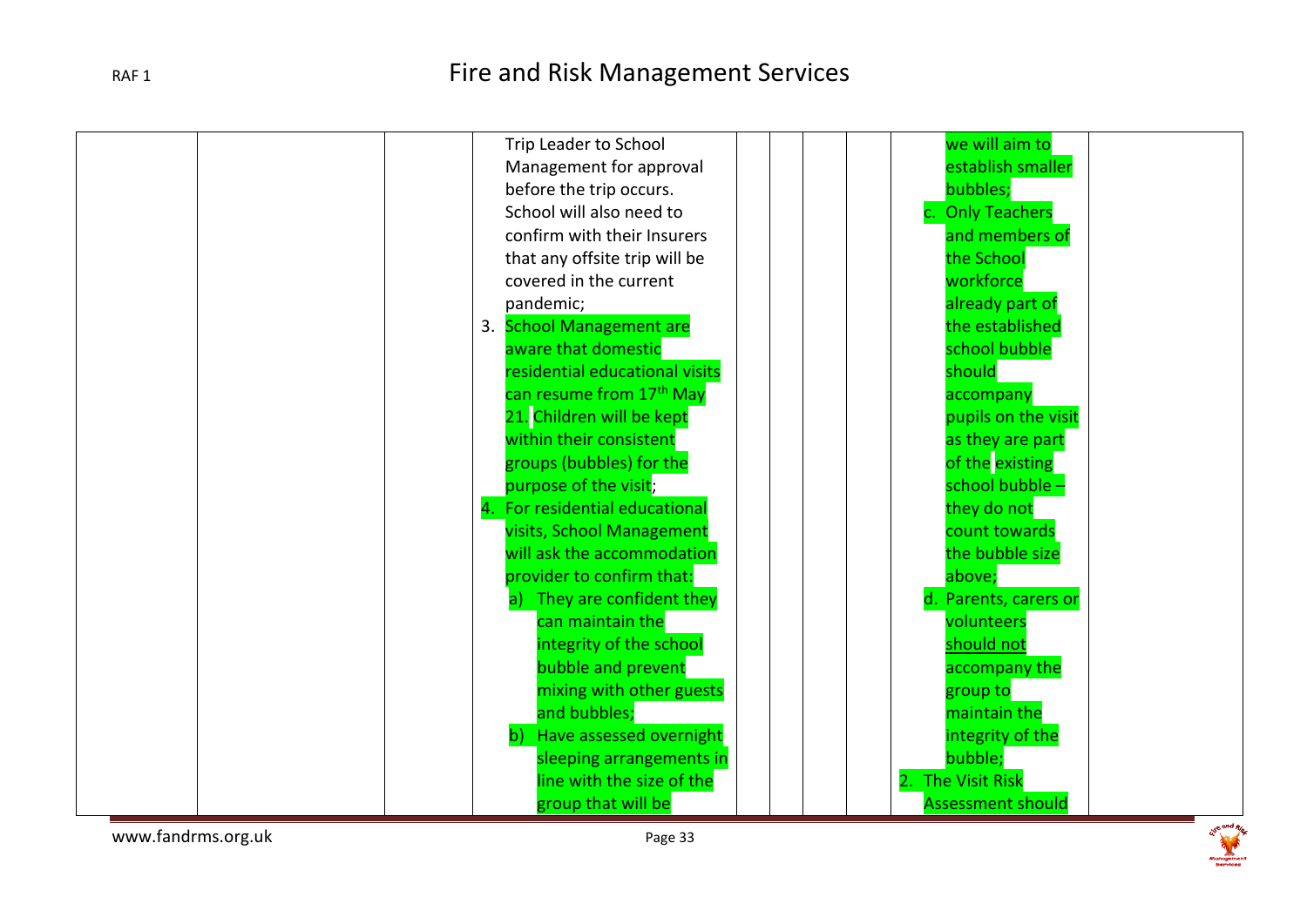

www.fandrms.org.uk experience of the page 34

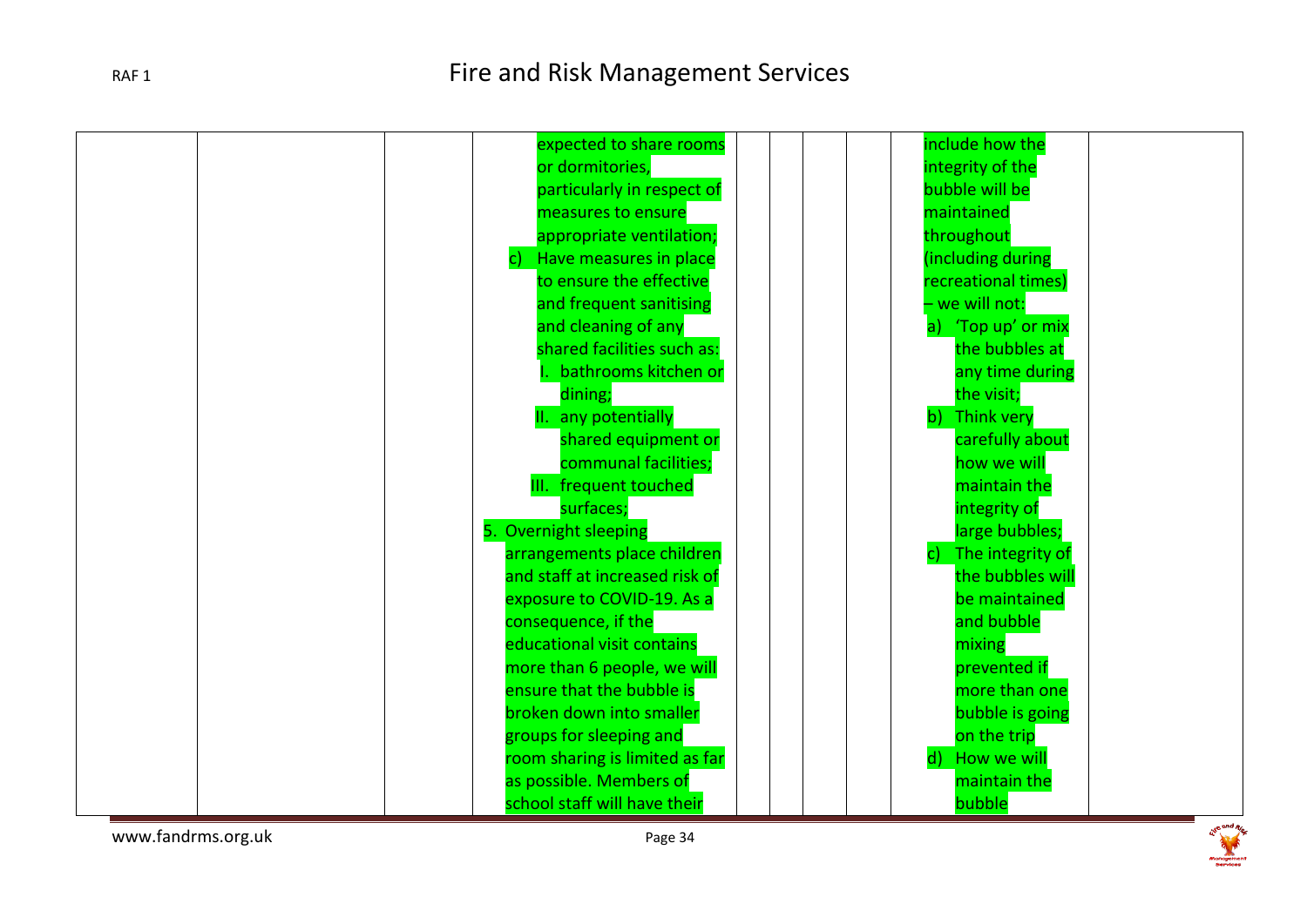|                                        |                                                                                                                                          |              |                | own single room and will not<br>share with other members of<br>school staff;<br>6. Given the complexities<br>attached to international<br>travel at this stage of the<br>pandemic, Government<br>recommends schools do not<br>go on any international visits<br>this academic year up to and<br>including 5 September<br>2021. The position beyond 5<br>September will be reviewed<br>again in advance of Step 4; |                |   |   |   | throughout the<br>visit and ensure<br>that bubbles do<br>not mix with<br>other school<br>groups or<br>bubbles or<br>other guests;<br>Contingency<br>$\mathbf{e}$<br>plans enable a<br>rapid response<br>to symptoms<br>developing in<br>the group or<br>someone<br>needing to self-<br>isolate. |
|----------------------------------------|------------------------------------------------------------------------------------------------------------------------------------------|--------------|----------------|-------------------------------------------------------------------------------------------------------------------------------------------------------------------------------------------------------------------------------------------------------------------------------------------------------------------------------------------------------------------------------------------------------------------|----------------|---|---|---|-------------------------------------------------------------------------------------------------------------------------------------------------------------------------------------------------------------------------------------------------------------------------------------------------|
| <b>Stress upon</b><br>staff<br>members | 1. Roles may be<br>overlapping with<br>greater demands<br>in shorter term;<br>2. Parents may make<br>increased<br>demands upon<br>staff. | <b>Staff</b> | 1.<br>2.<br>3. | Prioritisation of important<br>tasks for the School/<br>Nursery community for that<br>day/ week;<br>Regular feedback &<br>updates for remaining staff<br>as a group activity;<br>Risk Assessments & safety<br>information made easily<br>available to all staff e.g.,<br>copies displayed on H&S<br>Notice Board;                                                                                                 | $\overline{3}$ | 3 | 9 | M | Minimise/ only<br>essential contact with<br>staff members outside<br>working hours.                                                                                                                                                                                                             |

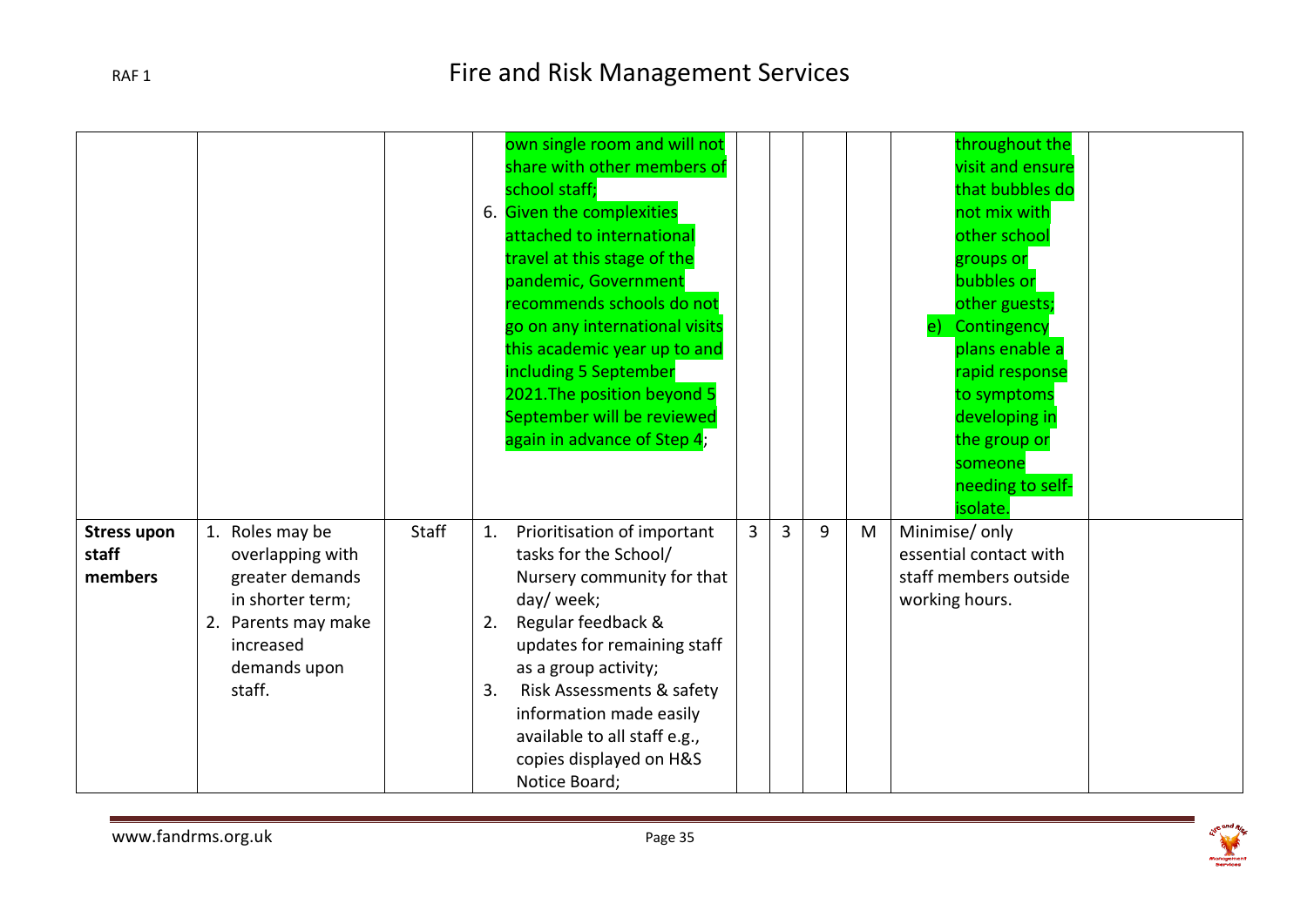|  | Staff kept informed of<br>4.  |
|--|-------------------------------|
|  | developments before           |
|  | pupils/ children & parent     |
|  | community;                    |
|  | Staff aware of need to<br>5.  |
|  | report concerns to School     |
|  | Management;                   |
|  | Governing Body aware of<br>6. |
|  | the need to support           |
|  | Headteacher & Leadership      |
|  | Team.                         |

### **S (Severity of accident/ exposure) x L (Likelihood of that accident/exposure happening) = R (Result). Res = Risk Rating Score - L, M or H**

| Assessment authorised by Headteacher |                                      |                                                                                                                                         |                                                                                           |  |  |  |  |
|--------------------------------------|--------------------------------------|-----------------------------------------------------------------------------------------------------------------------------------------|-------------------------------------------------------------------------------------------|--|--|--|--|
| <b>Print Name: Dan Brearey</b>       |                                      | Date: 11.5.21                                                                                                                           |                                                                                           |  |  |  |  |
| <b>RISK RATING SCORE</b>             | <b>RESIDUAL RISK</b><br><b>LEVEL</b> | <b>MANAGERIAL ACTION</b>                                                                                                                | <b>RISK RESULT</b>                                                                        |  |  |  |  |
| $1 - 5$                              | <b>L</b> - LOW                       | Monitor, no action normally required                                                                                                    |                                                                                           |  |  |  |  |
| $6 - 10$                             | <b>M - MEDIUM</b>                    | Attempt to improve controls so far as is reasonably<br>practicable                                                                      | <b>Acceptable = Risk Level &amp; Controls Acceptable</b>                                  |  |  |  |  |
| $11 - 25$                            | H - HIGH                             | Priority action to be taken to apply control measures                                                                                   | Not Acceptable = Risk Level & Controls Not<br><b>Acceptable - Further Action Required</b> |  |  |  |  |
|                                      |                                      | The Did, Accessories desidded activities distances distances dealers and least consollir. ContRess decomposition and activities and abo |                                                                                           |  |  |  |  |

**The Risk Assessment should be reviewed where circumstances change and/or at least annually. Significant changes will require a new risk assessment. For minor changes complete the boxes below. Attach additional Assessment Review Pages as necessary.**